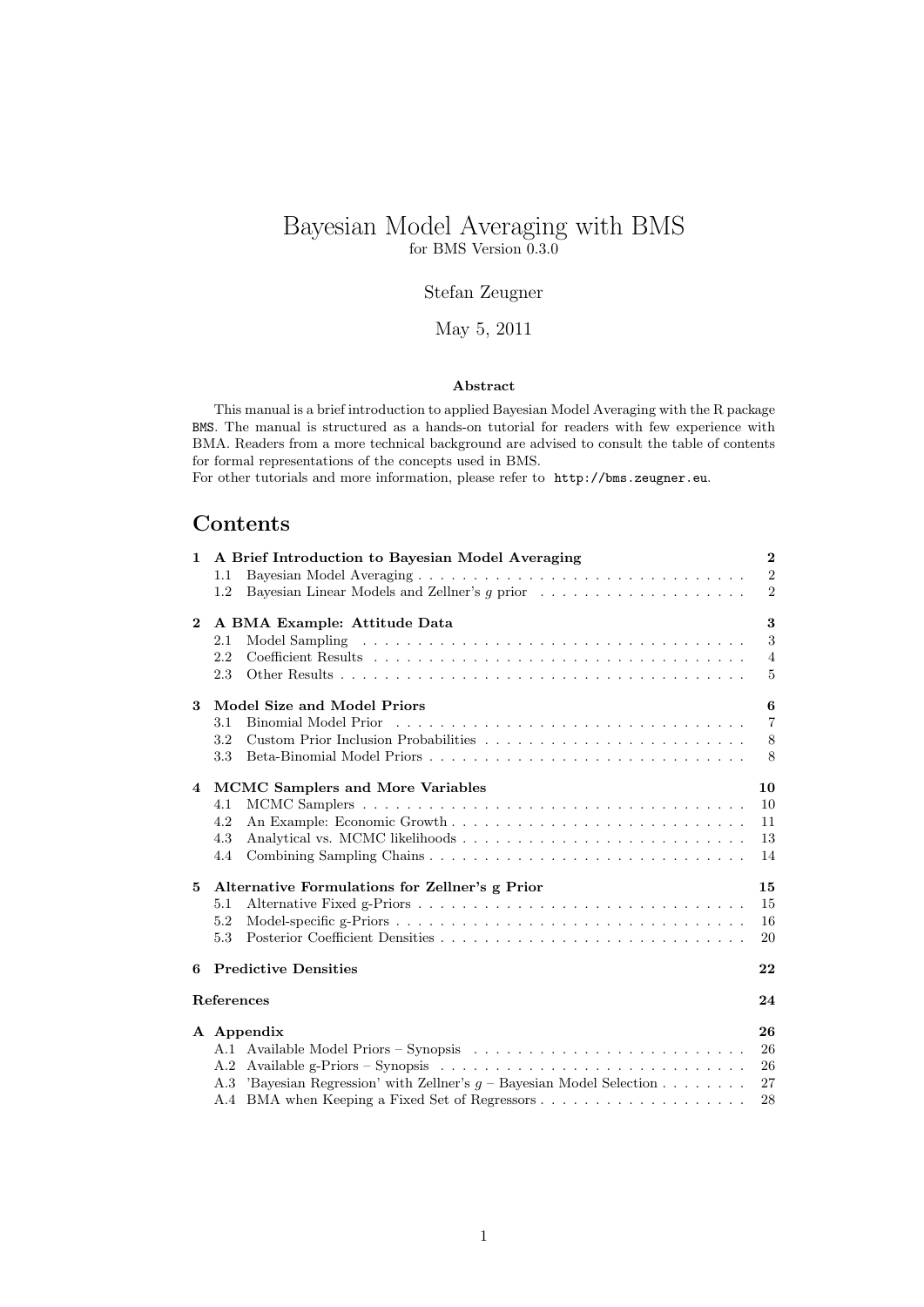## 1 A Brief Introduction to Bayesian Model Averaging

This section reiterates some basic concepts, and introduces some notation for readers with limited knowledge of BMA. Readers with more experience in BMA should skip this chapter and directly go to section 2. For a more thorough introduction to BMA, consult Hoeting et al. (1999).

### 1.1 Bayesian Model Averaging

Bayesian Model Averaging (BMA) addresses model uncertainty in a canonical regression problem. Suppose a linear model structure, with y being the dependent variable,  $\alpha_{\gamma}$  a constant,  $\beta_{\gamma}$  the coefficients, and  $\varepsilon$  a normal IID error term with variance  $\sigma^2$ :

$$
y = \alpha_{\gamma} + X_{\gamma}\beta_{\gamma} + \varepsilon \qquad \varepsilon \sim N(0, \sigma^2 I) \tag{1}
$$

A problem arises when there are many potential explanatory variables in a matrix  $X$ : Which variables  $X_{\gamma} \in \{X\}$  should be then included in the model? And how important are they? The direct approach to do inference on a single linear model that includes all variables is inefficient or even infeasible with a limited number of observations.

BMA tackles the problem by estimating models for all possible combinations of  $\{X\}$  and constructing a weighted average over all of them. If  $X$  contains  $K$  potential variables, this means estimating  $2^K$  variable combinations and thus  $2^K$  models. The model weights for this averaging stem from posterior model probabilities that arise from Bayes' theorem:

$$
p(M_{\gamma}|y, X) = \frac{p(y|M_{\gamma}, X)p(M_{\gamma})}{p(y|X)} = \frac{p(y|M_{\gamma}, X)p(M_{\gamma})}{\sum_{s=1}^{2K} p(y|M_{s}, X)p(M_{s})}
$$
(2)

Here,  $p(y|X)$  denotes the *integrated* likelihood which is constant over all models and is thus simply a multiplicative term. Therefore, the posterior model probability (PMP)  $p(M_{\gamma}|y, X)$ is proportional to<sup>1</sup> the marginal likelihood of the model  $p(y|M_{\gamma}, X)$  (the probability of the data given the model  $M_{\gamma}$ ) times a prior model probability  $p(M_{\gamma})$  – that is, how probable the researcher thinks model  $M_{\gamma}$  before looking at the data. Renormalization then leads to the PMPs and thus the model weighted posterior distribution for any statistic  $\theta$  (e.g. the coefficients  $\beta$ :

$$
p(\theta | y, X) = \sum_{\gamma=1}^{2^K} p(\theta | M_{\gamma}, y, X) p(M_{\gamma} | X, y)
$$

The model prior  $p(M_{\gamma})$  has to be elicited by the researcher and should reflect prior beliefs. A popular choice is to set a uniform prior probability for each model  $p(M<sub>γ</sub>) \propto 1$  to represent the lack of prior knowledge. Further model prior options will be explored in section 3.

### 1.2 Bayesian Linear Models and Zellner's g prior

The specific expressions for marginal likelihoods  $p(M_{\gamma}|y, X)$  and posterior distributions  $p(\theta|M_{\gamma}, y, X)$ depend on the chosen estimation framework. The literature standard is to use a 'Bayesian regression' linear model with a specific prior structure called 'Zellner's g prior' as will be outlined in this section.<sup>2</sup>

For each individual model  $M_{\gamma}$  suppose a normal error structure as in (1). The need to obtain posterior distributions requires to specify the priors on the model parameters. Here, we place 'improper' priors on the constant and error variance, which means they are evenly distributed over their domain:  $p(\alpha_\gamma) \propto 1$ , i.e. complete prior uncertainty where the prior is located. Similarly, set  $p(\sigma) \propto \sigma^{-1}$ .

The crucial prior is the one on regression coefficients  $\beta_{\gamma}$ : Before looking into the data  $(y, X)$ , the researcher formulates her prior beliefs on coefficients into a normal distribution with a specified mean and variance. It is common to assume a conservative prior mean of zero for the coefficients to reflect that not much is known about them. Their variance structure is

<sup>&</sup>lt;sup>1</sup>Proportionality is expressed with the sign  $\propto$ : i.e.  $p(M_{\gamma}|y, X) \propto p(y|M_{\gamma}, X)p(M_{\gamma})$ 

<sup>2</sup>Note that the presented framework is very similar to the natural normal-gamma-conjugate model - which employs proper priors for  $\alpha$  and  $\sigma$ . Nonetheless, the resulting posterior statistics are virtually identical.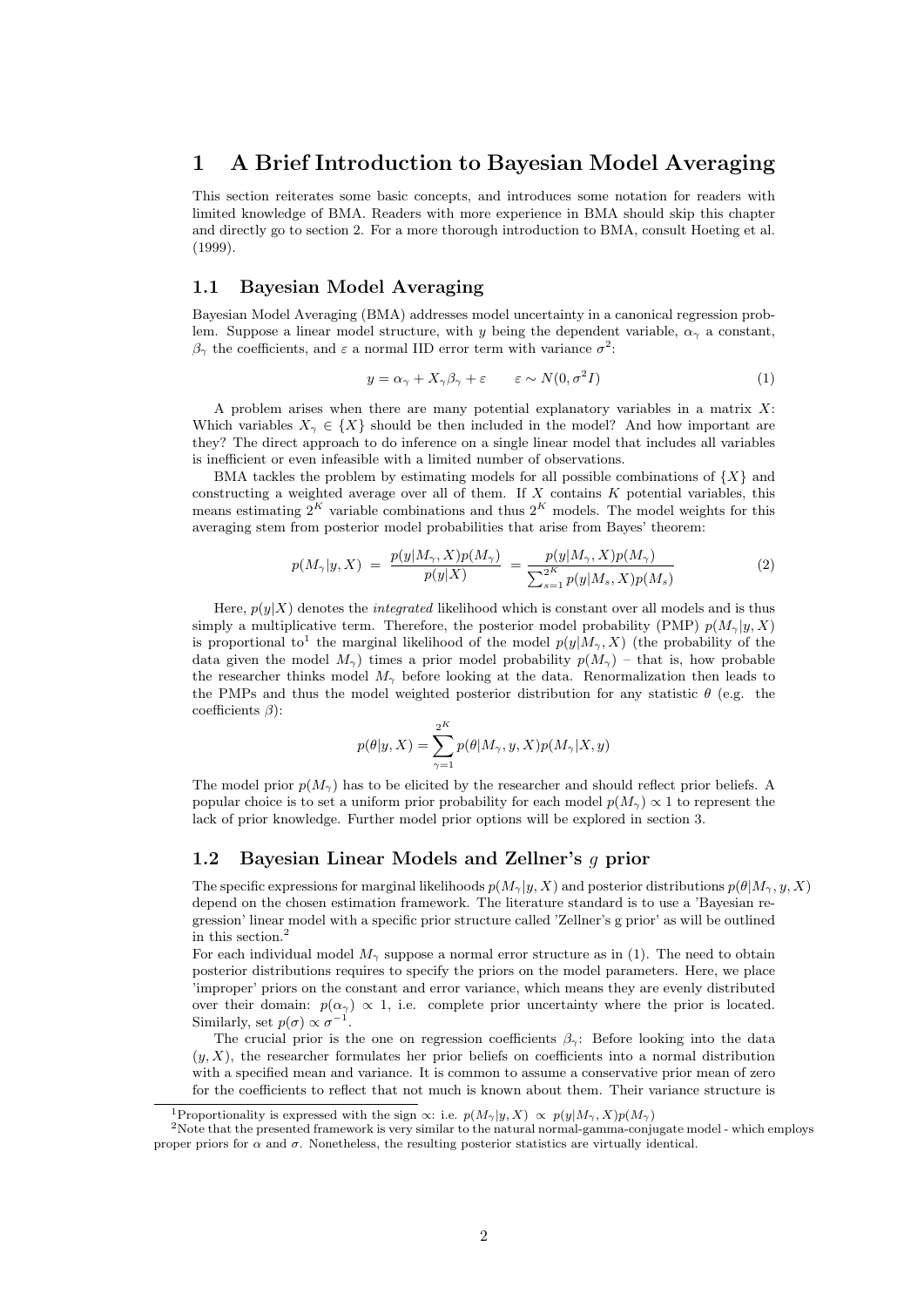defined according to Zellner's g:  $\sigma^2(\frac{1}{g}X'_\gamma X_\gamma)^{-1}$ :

$$
\beta_{\gamma} | g \sim N\left(0, \sigma^2 \left(\frac{1}{g} X'_{\gamma} X_{\gamma}\right)^{-1}\right)
$$

This means that the researcher thinks coefficients are zero, and that their variance-covariance structure is broadly in line with that of the data  $X_{\gamma}$ . The hyperparameter g embodies how certain the researcher is that coefficients are indeed zero: A small g means few prior coefficient variance and therefore implies the researcher is quite certain (or conservative) that the coefficients are indeed zero. In contrast, a large  $g$  means that the researcher is very uncertain that coefficients are zero.

The posterior distribution of coefficients reflects prior uncertainty: Given  $g$ , it follows a t-distribution with expected value  $E(\beta_{\gamma}|y, X, g, M_{\gamma}) = \frac{g}{1+g}\hat{\beta}_{\gamma}$ , where  $\hat{\beta}_{\gamma}$  is the standard OLS estimator for model  $\gamma$ . The expected value of coefficients is thus a convex combination of OLS estimator and prior mean (zero). The more conservative (smaller)  $g$ , the more important is the prior, and the more the expected value of coefficients is shrunk toward the prior mean zero. As  $g \to \infty$ , the coefficient estimator approaches the OLS estimator. Similarly, the posterior variance of  $\beta_{\gamma}$  is affected by the choice of  $g$ :<sup>3</sup>

$$
Cov(\beta_{\gamma}|y, X, g, M_{\gamma}) = \frac{(y-\bar{y})'(y-\bar{y})}{N-3} \frac{g}{1+g} \left(1 - \frac{g}{1+g}R_{\gamma}^{2}\right) (X'_{\gamma}X_{\gamma})^{-1}
$$

I.e. the posterior covariance is similar to that of the OLS estimator, times a factor that includes g and  $R_{\gamma}^2$ , the OLS R-squared for model  $\gamma$ . The appendix shows how to apply the function zlm in order to estimate such models out of the BMA context.

For BMA, this prior framwork results into a very simple marginal likelihood  $p(y|M_{\gamma}, X, g)$ , that is related to the R-squared and includes a size penalty factor adjusting for model size  $k_{\gamma}$ :

$$
p(y|M_{\gamma}, X, g) \propto (y - \bar{y})'(y - \bar{y})^{-\frac{N-1}{2}} (1 + g)^{-\frac{k_{\gamma}}{2}} \left(1 - \frac{g}{1 + g}\right)^{-\frac{N-1}{2}}
$$

The crucial choice here concerns the form of the hyperparameter g. A popular 'default' approach is the 'unit information prior' (UIP), which sets  $g = N$  commonly for all models and thus attributes about the same information to the prior as is contained in one observation. (Please refer to section 5 for a discussion of other g-priors.)<sup>4</sup>

# 2 A BMA Example: Attitude Data

This section shows how to perform basic BMA with a small data set and how to obtain posterior coefficient and model statistics.

### 2.1 Model Sampling

Equipped with this basic framework, let us explore one of the data sets built into R: The 'attitude' dataset describes the overall satisfaction rating of a large organization's employees, as well as several specific factors such as complaints, the way of handling complaints within the organization (for more information type help(attitude)). The data includes 6 variables, which means  $2^6 = 64$  model combinations. Let us stick with the UIP g-prior (in this case  $g = N = 30$ . Moreover, assume uniform model priors (which means that our expected prior model parameter size is  $K/2 = 3$ .

First load the data set by typing

> data(attitude)

In order to perform BMA you have to load the BMS library first, via the command:

> library(BMS)

Now perform Bayesian model sampling via the function bms, and write results into the variable att.

<sup>&</sup>lt;sup>3</sup>here, N denotes sample size, and  $\bar{y}$  the sample mean of the response variable

<sup>4</sup>Note that BMS is, in principle not restricted to Zellner's g-priors, as quite different coefficient priors might be defined by R-savy users.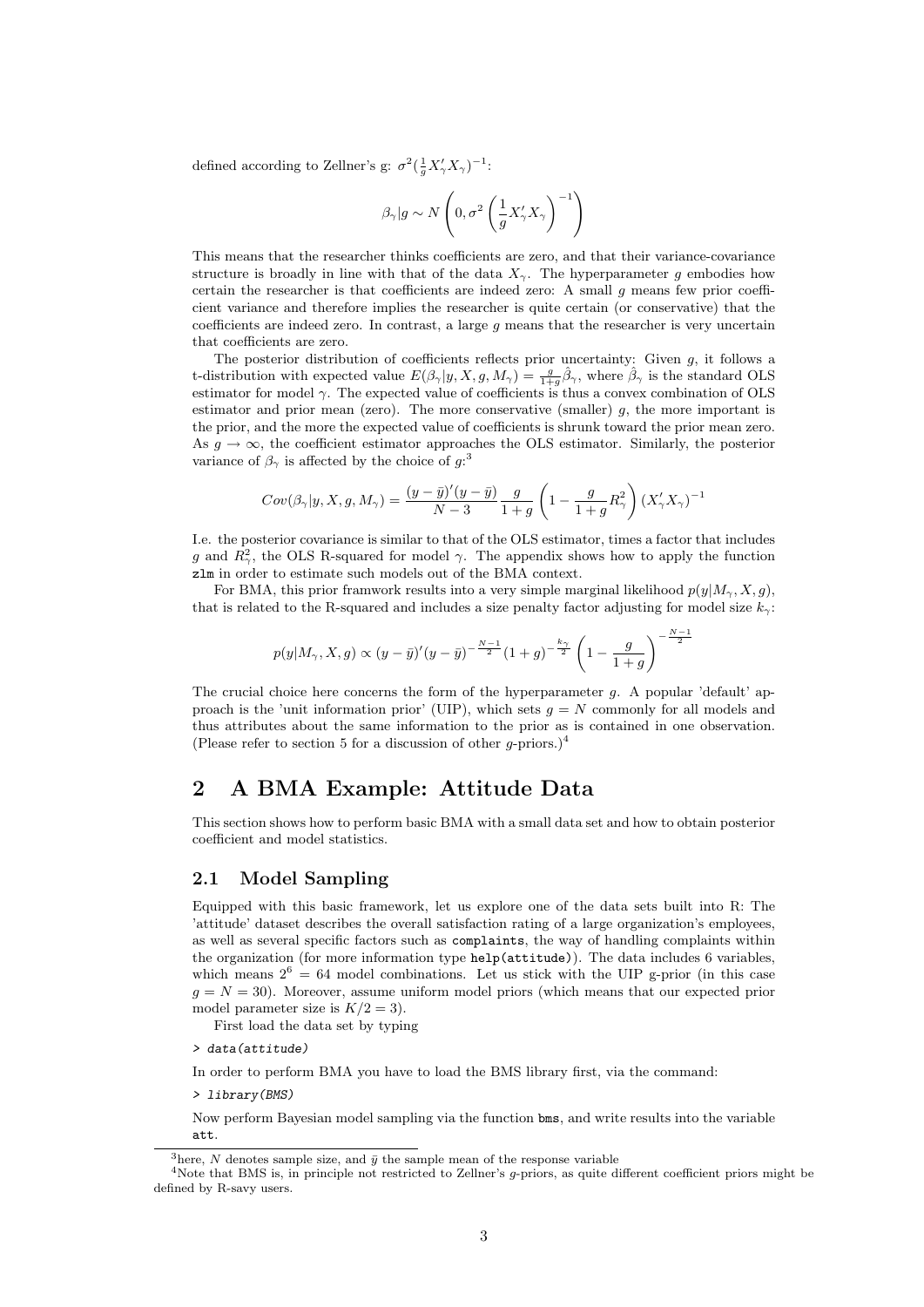$\geq$  att = bms(attitude, mprior = "uniform",  $g = "UIP", user.int = F$ )

mprior  $=$  "uniform" means to assign a uniform model prior,  $g=$ "UIP", the unit information prior on Zellner's g. The option user.int=F is used to suppress user-interactive output for the moment.<sup>5</sup> The first argument is the data frame  $\text{attitude}$ , and bms assumes that its first column is the response variable.<sup>6</sup>

### 2.2 Coefficient Results

The coefficient results can be obtained via

> coef(att)

|          | PTP |                                              | Post Mean Post SD Cond. Pos. Sign Idx |                |
|----------|-----|----------------------------------------------|---------------------------------------|----------------|
|          |     | complaints 0.9996351 0.684449094 0.13038429  | 1.00000000                            |                |
| learning |     | 0.4056392  0.096481513  0.15135419           | 1.00000000                            | - 3            |
| advance  |     | 0.2129325 -0.026686161 0.09133894            | 0.00000107                            | - 6            |
|          |     | privileges 0.1737658 -0.011854183 0.06143387 | 0.00046267                            | $\overline{2}$ |
| raises   |     | 0.1665853 0.010567022 0.08355244             | 0.73338938                            | $\frac{4}{3}$  |
|          |     | critical 0.1535886 0.001034563 0.05465097    | 0.89769774                            | - 5            |

The above matrix shows the variable names and corresponding statistics: The second column Post Mean displays the coefficients averaged over all models, including the models wherein the variable was not contained (implying that the coefficient is zero in this case). The covariate complaints has a comparatively large coefficient and seems to be most important. The importance of the variables in explaining the data is given in the first column PIP which represents posterior inclusion probabilities - i.e. the sum of PMPs for all models wherein a covariate was included. We see that with 99.9%, virtually all of posterior model mass rests on models that include complaints. In contrast, learning has an intermediate PIP of 40.6%, while the other covariates do not seem to matter much. Consequently their (unconditional) coefficients<sup>7</sup> are quite low, since the results quite often include models where these coefficients are zero.

The coefficients' posterior standard deviations (Post SD) reflect further evidence: complaints is certainly positive, while advance is most likely negative. In fact, the coefficient sign can also be inferred from the fourth column Cond.Pos.Sign, the 'posterior probability of a positive coefficient expected value conditional on inclusion', respectively 'sign certainty'. Here, we see that in all encountered models containing this variables, the (expected values of) coefficients for complaints and learning were positive. In contrast, the corresponding number for privileges is near to zero, i.e. in virtually all models that include privileges, its coefficient sign is negative. Finally, the last column idx denotes the index of the variables' appearance in the original data set, as our results are obviously sorted by PIP.

Further inferring about the importance of our variables, it might be really more interesting to look at their standardized coefficients.<sup>8</sup> Type:

```
> coef(att, std.coefs = T, order.by.pip = F, include.constant = T)
```

|            | PIP |                                              |    | Post Mean Post SD Cond.Pos.Sign Idx |                |
|------------|-----|----------------------------------------------|----|-------------------------------------|----------------|
|            |     | complaints 0.9996351 0.7486734114 0.14261872 |    | 1.00000000                          | 1              |
| privileges |     | 0.1737658 -0.0119154065 0.06175116           |    | 0.00046267                          | $\overline{2}$ |
| learning   |     | 0.4056392 0.0930292869 0.14593855            |    | 1.00000000                          | -3             |
| raises     |     | 0.1665853 0.0090258498 0.07136653            |    | 0.73338938                          | 4              |
| critical   |     | 0.1535886  0.0008409819  0.04442502          |    | 0.89769774                          | - 5            |
| advance    |     | 0.2129325 -0.0225561446 0.07720309           |    | 0.00000107                          | - 6            |
|            |     | (Intercept) 1.0000000 1.2015488514           | NA | NA                                  | $\Omega$       |

<sup>5</sup>Note that the argument  $g="UP"$  is actually redundant, as this is the default option for bms. The default model prior is somewhat different but does not matter very much with this data. Therefore, the command att = bms(attitude) gives broadly similar results.

 $6$ The specification of data can be supplied in different manners, e.g. in 'formulas'. Type help(1m) for a comparable function.

<sup>7</sup>Unconditional coefficients are defined as  $E(\beta|y, X) = \sum_{\gamma=1}^{2^K} p(\beta_\gamma|, y, X, M_\gamma)p(M_\gamma|y, X)$  i.e. a weighted average over all models, including those where this particular coeffiecnt was restricted to zero. A conditional coeffienct in contrast, is 'conditional on inclusion', i.e. a weighted average only over those models where its regressor was included. Conditional coefficeints may be obtained with the command coef(att, condi.coef =TRUE).

 $8$ Standardized coefficients arise if both the response y and the regressors X are normalized to mean zero and variance one – thus effectively bringing the data down to same order of magnitude.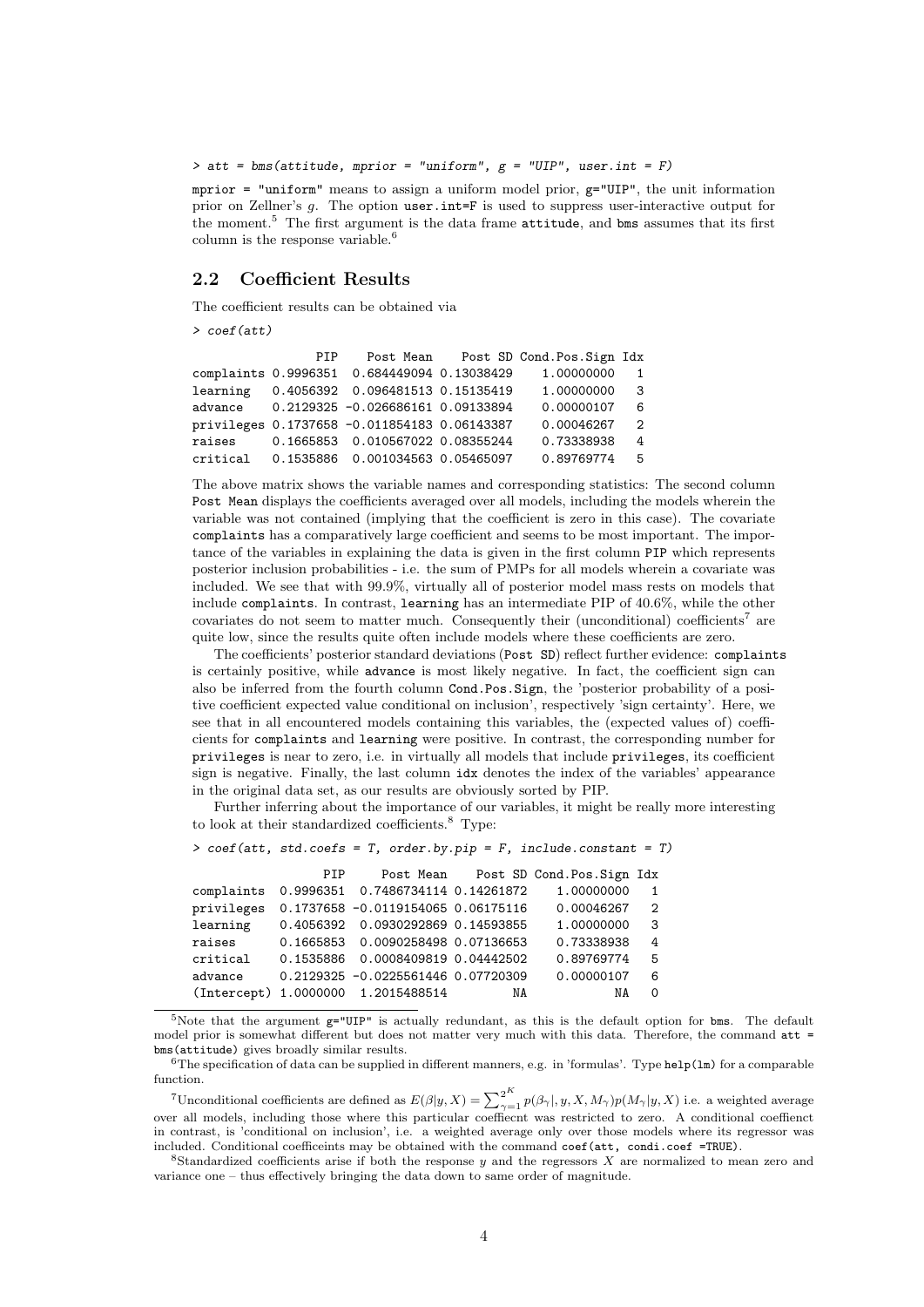The standardized coefficients reveal similar importance as discussed above, but one sees that learning actually does not matter much in terms of magnitude. Note that order.by.pip=F represents covariates in their original order. The argument include.constant=T also prints out a (standardized) constant.

### 2.3 Other Results

Other basic information about the sampling procedure can be obtained via  $^9$ .

> summary(att)

| Mean no. regressors<br>"2.1121"  | Draws<br>"64"      | Burnins<br>" 0"             |
|----------------------------------|--------------------|-----------------------------|
| Time                             | No. models visited | Modelspace 2 <sup>-</sup> K |
| "0.04699993 secs"                | "64"               | "64"                        |
| % visited                        | % Topmodels        | Corr PMP                    |
| "100"                            | "100"              | "NA"                        |
| No. Obs.                         | Model Prior        | g-Prior                     |
| "30"                             | "uniform $/ 3$ "   | "UTP"                       |
| Shrinkage-Stats<br>$"Av=0.9677"$ |                    |                             |

It reiterates some of the facts we already know, but adds some additional information such as Mean no. regressors, posterior expected model size (cf. section 3).

Finally, let's look into which models actually perform best: The function topmodels.bma prints out binary representations for all models included, but for the sake of illustration let us focus on the best three:<sup>10</sup>

```
> topmodels.bma(att)[, 1:3]
```

|            |             | 20 | 28 | 29                             |
|------------|-------------|----|----|--------------------------------|
|            | complaints  |    |    | 1.0000000 1.0000000 1.00000000 |
|            | privileges  |    |    | 0.0000000 0.0000000 0.00000000 |
|            | learning    |    |    | 0.0000000 1.0000000 1.00000000 |
| raises     |             |    |    | 0.0000000 0.0000000 0.00000000 |
|            | critical    |    |    | 0.0000000 0.0000000 0.00000000 |
| advance    |             |    |    | 0.0000000 0.0000000 1.00000000 |
|            | PMP (Exact) |    |    | 0.2947721 0.1661679 0.06678871 |
| <b>PMP</b> | (MCMC)      |    |    | 0.2947721 0.1661679 0.06678871 |

We see that the output also includes the posterior model probability for each model.<sup>11</sup> The best model, with  $29\%$  posterior model probability,<sup>12</sup> is the one that only includes complaints. However the second best model includes learning in addition and has a PMP of 16%. Use the command beta.draws.bma(att) to obtain the actual (expected values of) posterior coefficient estimates for each of these models.

In order to get a more comprehensive overview over the models, use the command

> image(att)

<sup>&</sup>lt;sup>9</sup>Note that the command print(att) is equivalent to coef(att); summary(att)

 $10$ topmodel.bma results in a matrix in which each row corresponds to a covariate and each column to a model (ordered left-to-right by their PMP). The best three models are therefore in the three leftmost columns resulting from topmodel.bma, which are extracted via index assignment [, 1:3].

<sup>&</sup>lt;sup>11</sup>To access the PMP for any model, consider the function  $pmpmodel - cf. help (pmpmodel)$ .

 $12$ The differentiation between PMP (Exact) and PMP (MCMC) is of importance if an MCMC sampler was used – cf. section 4.3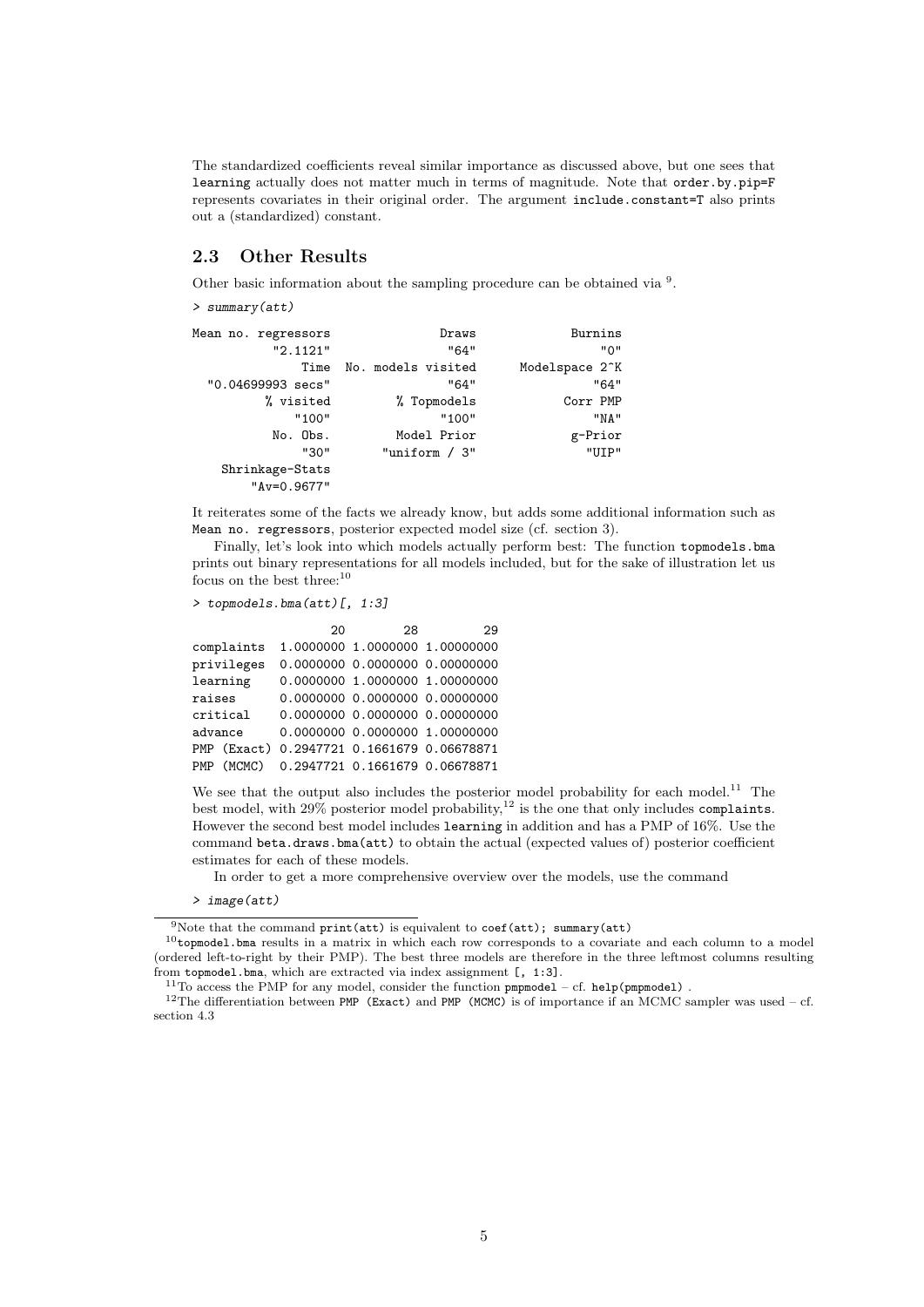

### **Model Inclusion Based on Best 64 Models**

Here, blue color corresponds to a positive coefficient, red to a negative coefficient, and white to non-inclusion (a zero coefficient). On the horizontal axis it shows the best models, scaled by their PMPs. We see again that the best model with most mass only includes complaints. Moreover we see that complaints is included in virtually all model mass, and unanimously with a positive coefficient. In contrast, raises is included very little, and its coefficient sign changes according to the model. (Use image(att,yprop2pip=T) for another illustrating variant of this chart.)

## 3 Model Size and Model Priors

Invoking the command summary(att) yielded the important posterior statistic Mean no. regressors, the posterior expected model size (i.e. the average number of included regressors), which in our case was 2.11. Note that the posterior expected model size is equal to the sum of PIPs – verify via

> sum(coef(att)[, 1])

[1] 2.112147

This value contrasts with the prior expected model size implictely used in our model sampling: With  $2<sup>K</sup>$  possible variable combinations, a uniform model prior means a common prior model probability of  $p(M_{\gamma}) = 2^{-K}$ P del probability of  $p(M_{\gamma}) = 2^{-K}$ . However, this implies a prior expected model size of  $\binom{K}{k}k2^{-K} = K/2$ . Moreover, since there are more possible models of size 3 than e.g. of size 1 or 5, the uniform model prior puts more mass on intermediate model sizes – e.g. expecting a model size of  $k_{\gamma} = 3$  with  $\binom{6}{3} 2^{-K} = 31\%$  probability. In order to examine how far the posterior model size distribution matches up to this prior, type:

> plotModelsize(att)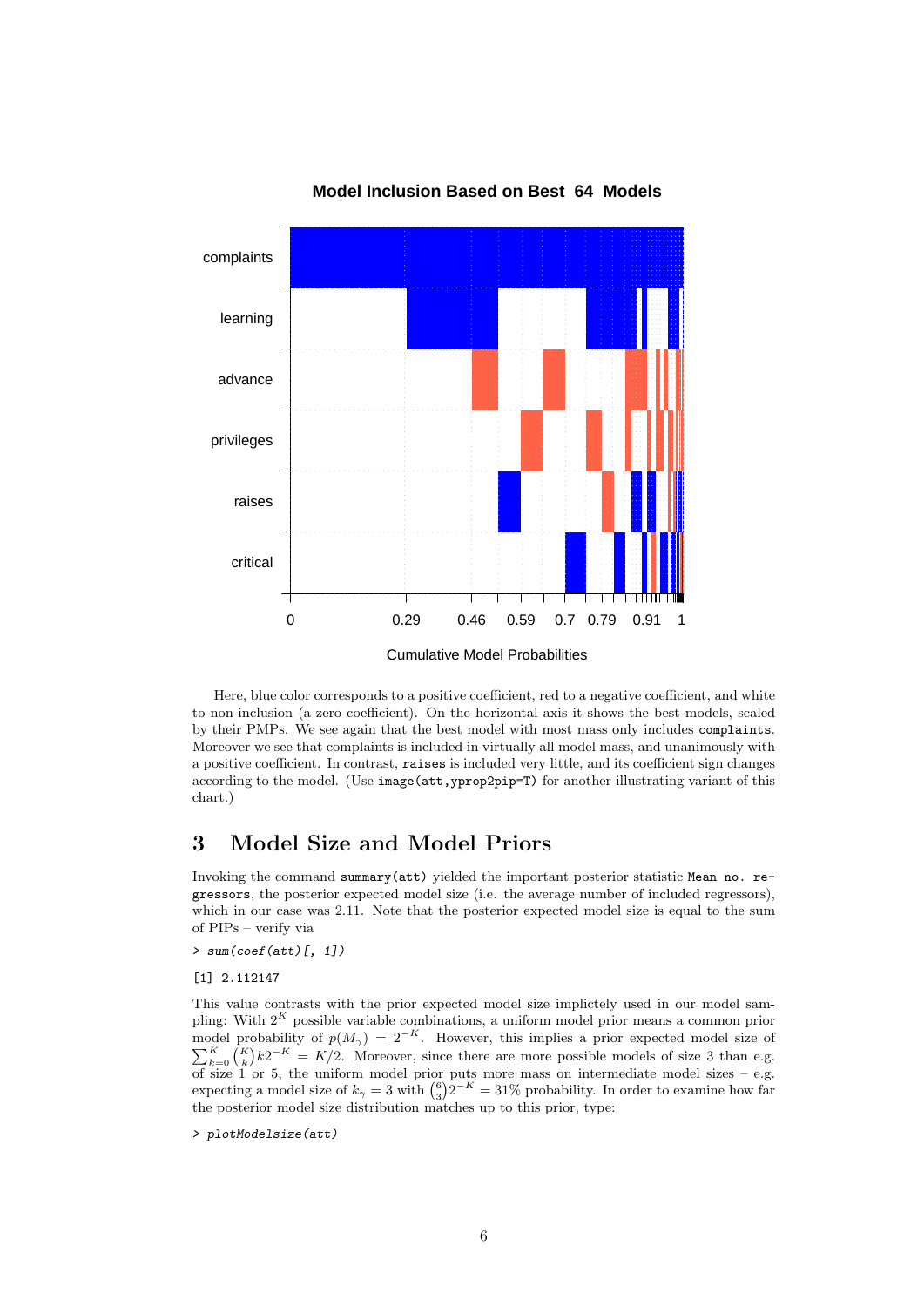

#### **Posterior Model Size Distribution Mean: 2.1121**



In order to illustrate the impact of the uniform model prior assumption, we might consider other popular model priors that allow more freedom in choosing prior expected model size and other factors.

### 3.1 Binomial Model Prior

The binomial model prior constitutes a simple and popular alternative to the uniform prior we just employed. It starts from the covariates' viewpoint, placing a common and fixed inclusion probability  $\theta$  on each regressor. The prior probability of a model of size k is therefore the product of inclusion and exclusion probabilities:

$$
p(M_{\gamma}) = \theta^{k_{\gamma}} (1 - \theta)^{K - k_{\gamma}}
$$

Since expected model size is  $\bar{m} = K\theta$ , the researcher's prior choice reduces to eliciting a prior expected model size  $\bar{m}$  (which defines  $\theta$  via the relation  $\theta = \bar{m}/K$ ). Choosing a prior model size of  $K/2$  yields  $\theta = \frac{1}{2}$  and thus exactly the uniform model prior  $p(M_{\gamma}) = 2^{-K}$ . Therefore, putting prior model size at a value  $\langle \frac{1}{2} \rangle$  tilts the prior distribution toward smaller model sizes and vice versa. For instance, let's impose this fixed inclusion probability prior such that prior model size equals  $\bar{m} = 2$ : Here, the option user. int=T directly prints out the results as from coef and  $\texttt{summary}.^{13}$ 

```
> att_fixed = bms(attitude, mprior = "fixed", mprior.size = 2,
     user.int = T)PIP Post Mean Post SD Cond.Pos.Sign Idx
complaints 0.99971415 0.7034253730 0.12131094 1.00000000 1
learning 0.23916017 0.0536357004 0.11957391 1.00000000 3
advance 0.10625062 -0.0103177406 0.05991418 0.00000250 6
```
<sup>&</sup>lt;sup>13</sup>The command  $g=$ "UIP" was omitted here since bms sets this by default anyway.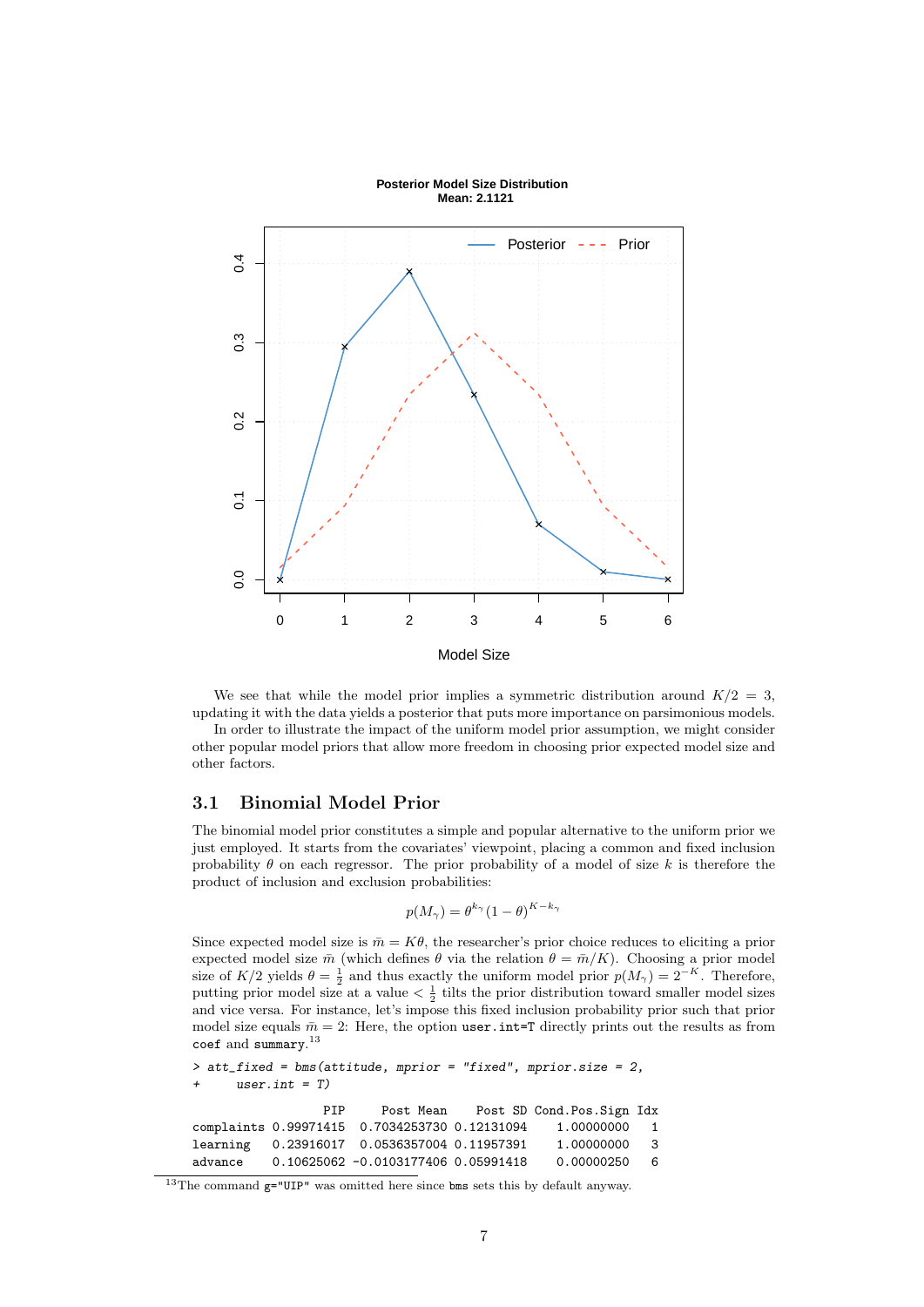|                     |                                | privileges 0.09267430 -0.0057118663 0.04446276 |       | 0.00040634                  | $\overline{2}$ |
|---------------------|--------------------------------|------------------------------------------------|-------|-----------------------------|----------------|
| raises              |                                | 0.09089754  0.0061503218  0.06011618           |       | 0.81769332                  | 4              |
| critical            |                                |                                                |       | 0.92899714                  | 5              |
| Mean no. regressors |                                |                                                | Draws | Burnins                     |                |
|                     | "1.6114"                       |                                                | "64"  | "ט"                         |                |
|                     |                                | Time No. models visited                        |       | Modelspace 2 <sup>o</sup> K |                |
|                     | "0.0460 secs"                  |                                                | "64"  | "64"                        |                |
|                     | % visited                      | % Topmodels                                    |       | Corr PMP                    |                |
|                     | "100"                          |                                                | "100" | "NA"                        |                |
|                     | No. Obs.                       | Model Prior                                    |       | g-Prior                     |                |
|                     | "30"                           | "fixed $/2$ "                                  |       | "UITP"                      |                |
|                     | Shrinkage-Stats<br>"Av=0.9677" |                                                |       |                             |                |

Time difference of 0.046 secs

As seen in Mean no. regressors, the posterior model size is now 1.61 which is somewhat smaller than with uniform model priors. Since posterior model size equals the sum of PIPs, many of them have also become smaller than under att But interestingly, the PIP of complaints has remained at near 100%.

### 3.2 Custom Prior Inclusion Probabilities

In view of the pervasive impact of complaints, one might wonder whether its importance would also remain robust to a greatly unfair prior. For instance, one could define a prior inclusion probability of only  $\theta = 0.01$  for the complaints while setting a 'standard' prior inclusion probability of  $\theta = 0.5$  for all other variables. Such a prior might be submitted to both by assigning a vector of prior inclusion probabilities via its **mprior**.size argument:<sup>14</sup>

> att\_pip = bms(attitude, mprior = "pip", mprior.size = c(0.01, + 0.5, 0.5, 0.5, 0.5, 0.5), user.int = F)

But the results (obtained with coef(att\_pip)) show that complaints still retains its PIP of near 100%. Instead, posterior model size decreases (as evidenced in a call to plotModelsize(att\_pip)), and all other variables obtain a far smaller PIP.

### 3.3 Beta-Binomial Model Priors

Like the uniform prior, the fixed common  $\theta$  in the binomial prior centers the mass of of its distribution near the prior model size. A look on the prior model distribution with the following command shows that the prior model size distribution is quite concentrated around its mode.

### > plotModelsize(att\_fixed)

This feature is sometimes criticized, in particular by Ley and Steel (2009): They note that to reflect prior uncertainty about model size, one should rather impose a prior that is less tight around prior expected model size. Therefore, Ley and Steel (2009) propose to put a hyperprior on the inclusion probability  $\theta$ , effectively drawing it from a Beta distribution. In terms of researcher input, this prior again only requires to choose the prior expected model size. However, the resulting prior distribution is considerably less tight and should thus reduce the risk of unintended consequences from imposing a particular prior model size.<sup>15</sup>

For example, take the beta-binomial prior with prior model size  $K/2^{16}$  – and compare this to the results from att (which is equivalent to a fixed  $\theta$  model prior of prior model size  $K/2$ .)

<sup>&</sup>gt; att\_random = bms(attitude, mprior = "random", mprior.size = 3,

<sup>+</sup> user.int = F)

<sup>&</sup>gt; plotModelsize(att\_random)

<sup>&</sup>lt;sup>14</sup>This implies a prior model size of  $\bar{m} = 0.01 + 5 \times 0.5 = 2.51$ 

<sup>&</sup>lt;sup>15</sup>Therefore, the beta-binomial model prior with random theta is implemented as the default choice in bms.

<sup>&</sup>lt;sup>16</sup>Note that the arguments here are actually the default values of bms, therefore this command is equivalent to att random=bms(attitude).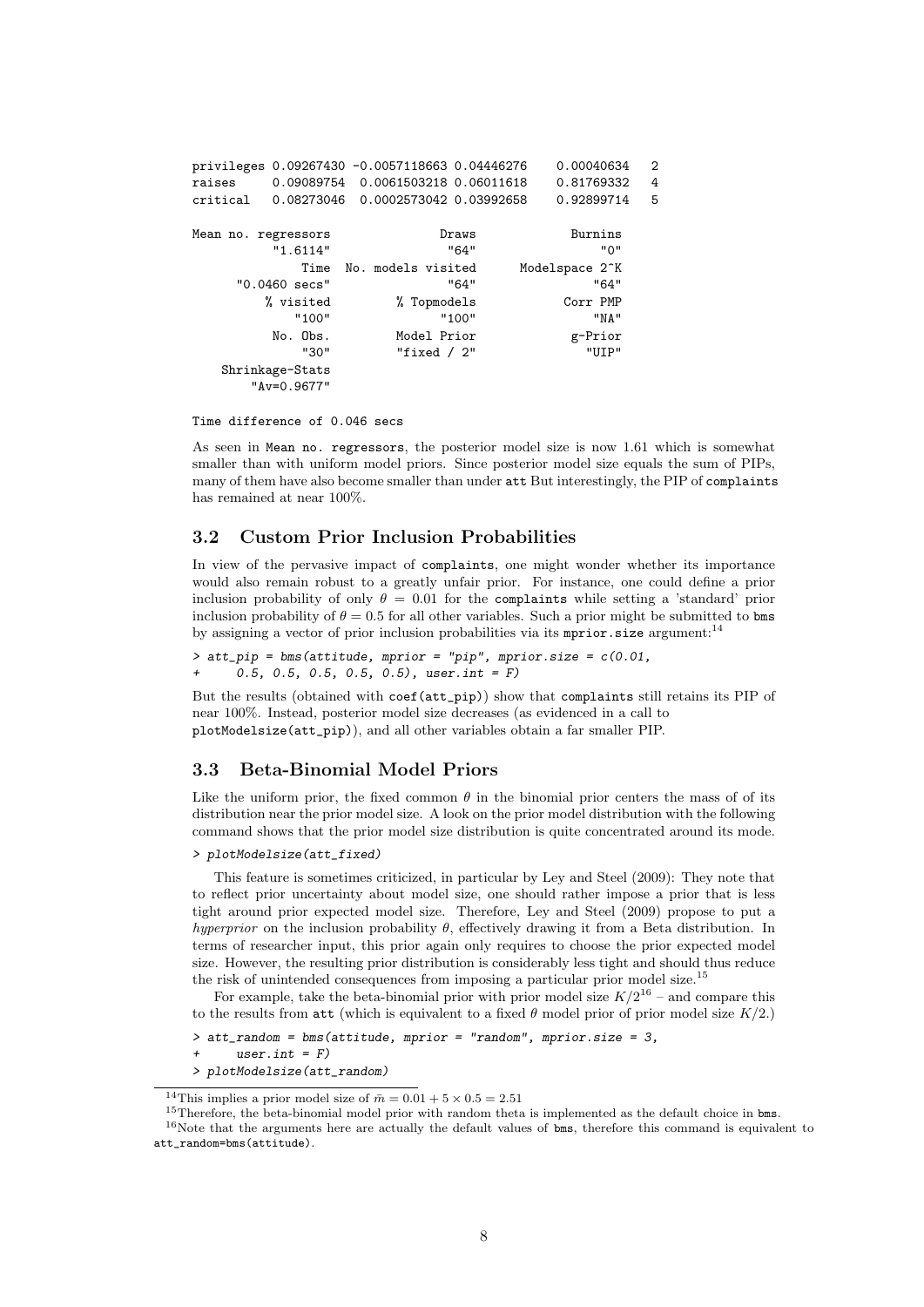

#### **Posterior Model Size Distribution Mean: 1.7773**

With the beta-binomial specification and prior model size  $\bar{m} = K/2$ , the model prior is completely flat over model sizes, while the posterior model size turns out to be 1.73. In terms of coefficient and posterior model size distribution, the results are very similar to those of att\_fixed, even though the latter approach involved a tighter model prior. Concluding, a decrease of prior importance by the use of the beta-binomial framework supports the results found in att\_fixed.

We can compare the PIPs from the four approaches presented so far with the following command:<sup>17</sup>

```
> plotComp(Uniform = att, Fixed = att_fixed, PIP = att_pip,
+ Random = att_random)
```
 $^{17}{\rm This}$  is equivalent to the command plotComp(att, att\_fixed, att\_pip, att\_random)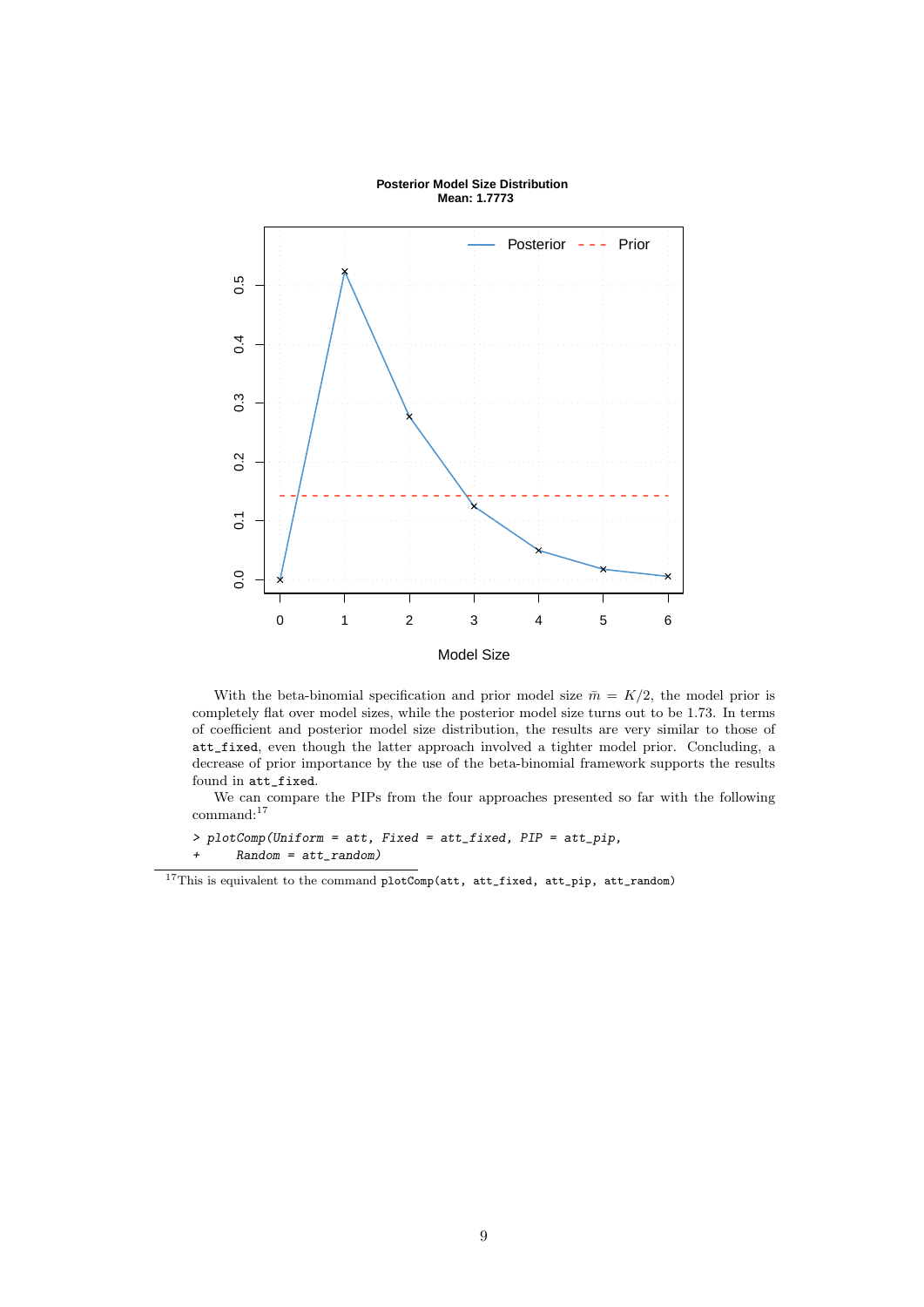

Here as well, att\_fixed (Fixed) and att\_random (Random) display similar results with PIPs plainly smaller than those of att (Uniform).

Note that the appendix contains an overview of the built-in model priors available in BMS. Moreover, BMS allows the user to define any custom model prior herself and straightforwardly use it in bms - for examples, check http://bms.zeugner.eu/custompriors.php. Another concept relating to model priors is to keep fixed regressors to be included in every sampled model: Section A.4 provides some examples.

## 4 MCMC Samplers and More Variables

### 4.1 MCMC Samplers

With a small number of variables, it is straightforward to enumerate all potential variable combinations to obtain posterior results. For a larger number of covariates, this becomes more time intensive: enumerating all models for 25 covariates takes about 3 hours on a modern PC, and doing a bit more already becomes infeasible: With 50 covariates for instance, there are more than a quadrillion ( $\approx 10^{15}$ ) potential models to consider. In such a case, MCMC samplers gather results on the most important part of the posterior model distribution and thus approximate it as closely as possible. BMA mostly relies on the Metropolis-Hastings algorithm, which 'walks' through the model space as follows:

At step i, the sampler stands at a certain 'current' model  $M_i$  with PMP  $p(M_i|y, X)$ . In step  $i + 1$  a candidate model  $M_i$  is proposed. The sampler switches from the current model to model  $M_j$  with probability  $p_{i,j}$ :

$$
p_{i,j} = \min(1, p(M_j|y, X)/p(M_i|y, x))
$$

In case model  $M_j$  is rejected, the sampler moves to the next step and proposes a new model  $M_k$  against  $M_i$ . In case model  $M_i$  is accepted, it becomes the current model and has to survive against further candidate models in the next step. In this manner, the number of times each model is kept will converge to the distribution of posterior model probabilities  $p(M_i|y, X)$ .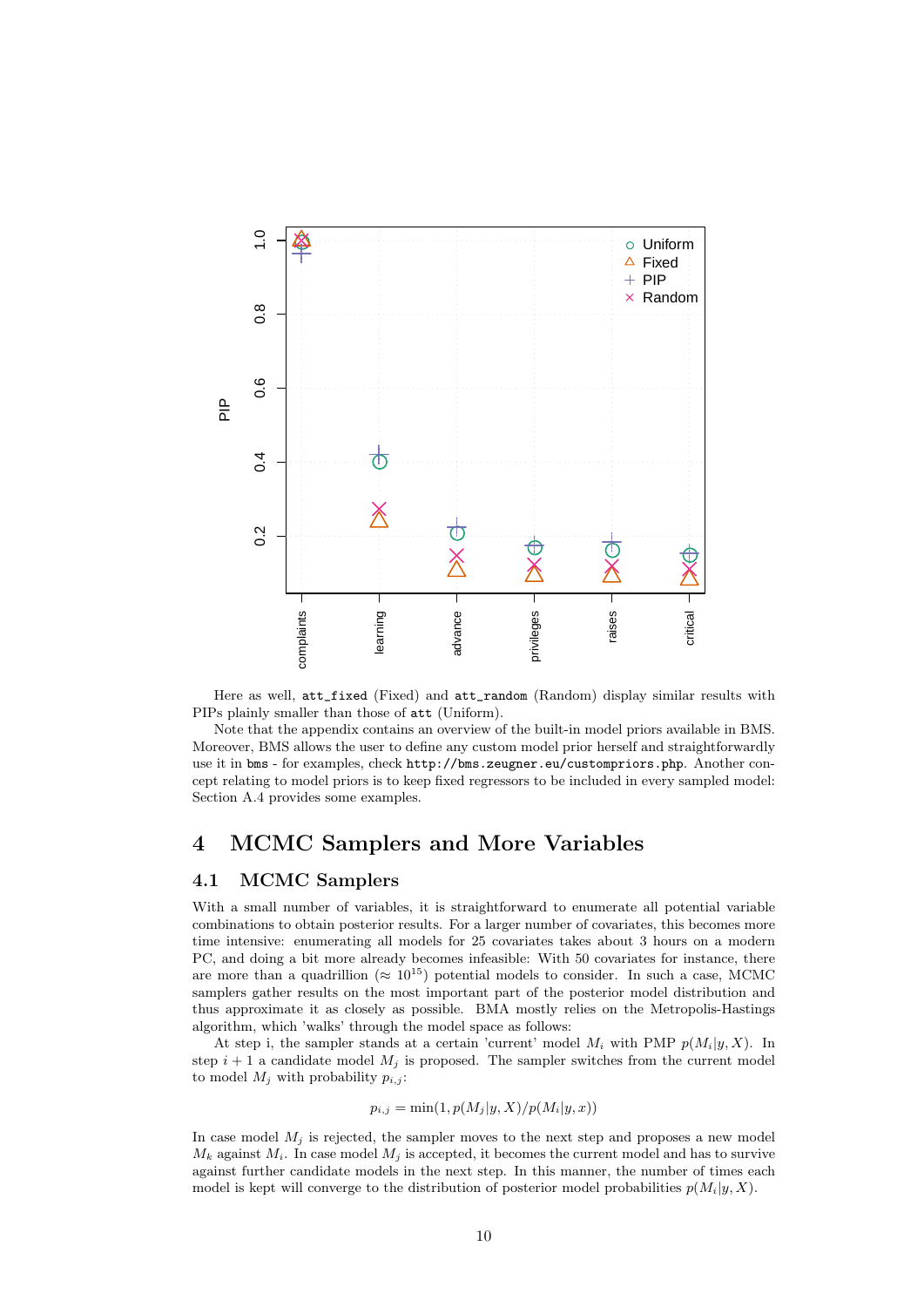In addition to enumerating all models, BMS implements two MCMC samplers that differ in the way they propose candidate models:

- Birth-death sampler (bd): This is the standard model sampler used in most BMA routines. One of the  $K$  potential covariates is randomly chosen; if the chosen covariate forms already part of the current model  $M_i$ , then the candidate model  $M_i$  will have the same set of covariates as  $M_i$  but for the chosen variable ('dropping' a variable). If the chosen covariate is not contained in  $M_i$ , then the candidate model will contain all the variables from  $M_i$  plus the chosen covariate ('adding' a variable).
- Reversible-jump sampler (rev.jump): Adapted to BMA by Madigan and York (1995) this sampler either draws a candidate by the birth-death method with 50% probability. In the other case (chosen with 50% probability) a 'swap' is proposed, i.e. the candidate model  $M_j$  randomly drops one covariate with respect to  $M_i$  and randomly adds one chosen at random from the potential covariates that were not included in model  $M_i$ .
- *Enumeration* (enum): Up to fourteen covariates, complete enumeration of all models is the default option: This means that instead of an approximation by means of the aforementioned MCMC sampling schemes all possible models are evaluated. As enumeration becomes quite time-consuming or infeasible for many variables, the default option is mcmc="bd" in case of  $K > 14$ , though enumeration can still be invoked with the command mcmc="enumerate".

The quality of an MCMC approximation to the actual posterior distribution depends on the number of draws the MCMC sampler runs through. In particular, the sampler has to start out from some model<sup>18</sup> that might not be a 'good' one. Hence the first batch of iterations will typically not draw models with high PMPs as the sampler will only after a while converge to spheres of models with the largest marginal likelihoods. Therefore, this first set of iterations (the 'burn-ins') is to be omitted from the computation of results. In bms, the argument burn specifies the number of burn-ins, and the argument iter the number of subsequent iterations to be retained.

### 4.2 An Example: Economic Growth

In one of the most prominent applications of BMA, Fernández et al. (2001b) analyze the importance of 41 explanatory variables on long-term term economic growth in 72 countries by the means of BMA. The data set is built into BMS, a short description is available via help(datafls). They employ a uniform model prior and the birth-death MCMC sampler. Their g prior is set to  $g = \max(N, K^2)$ , a mechanism such that PMPs asymptotically either behave like the Bayesian information criterion (with  $g = N$ ) or the risk inflation criterion  $(g = K^2)$  – in bms this prior is assigned via the argument g="BRIC".

Moreover Fernández et al. (2001b) employ more than 200 million number of iterations after a substantial number of burn-ins. Since this would take quite a time, the following example reenacts their setting with only 50,000 burn-ins and 100,000 draws and will take about 30 seconds on a modern PC:

```
> data(datafls)
```
 $>$  fls1 = bms(datafls, burn = 50000, iter = 1e+05,  $g$  = "BRIC",

 $mprior = "uniform", \text{mmodel} = 2000, \text{mmc} = "bd", user.int = F)$ 

Before looking at the coefficients, check convergence by invoking the summary command:<sup>19</sup>

> summary(fls1)

| Mean no. regressors | Draws              | Burnins                     |
|---------------------|--------------------|-----------------------------|
| "10.3707"           | $"1e+05"$          | "50000"                     |
| Time                | No. models visited | Modelspace 2 <sup>o</sup> K |
| "30.6560 secs"      | "26332"            | $"2.2e+12"$                 |
| % visited           | % Topmodels        | Corr PMP                    |
| $"1.2e-06"$         | "41"               | "0.8965"                    |
| No. Obs.            | Model Prior        | g-Prior                     |
| "72"                | "uniform $/20.5"$  | "BRIC"                      |

<sup>&</sup>lt;sup>18</sup>bms has some simple algorithms implemented to choose 'good' starting models – consult the option start.value under help(bms) for more information.

<sup>19</sup>Since MCMC sampling chains are never completely equal, the results presented here might differ from what you get on your machine.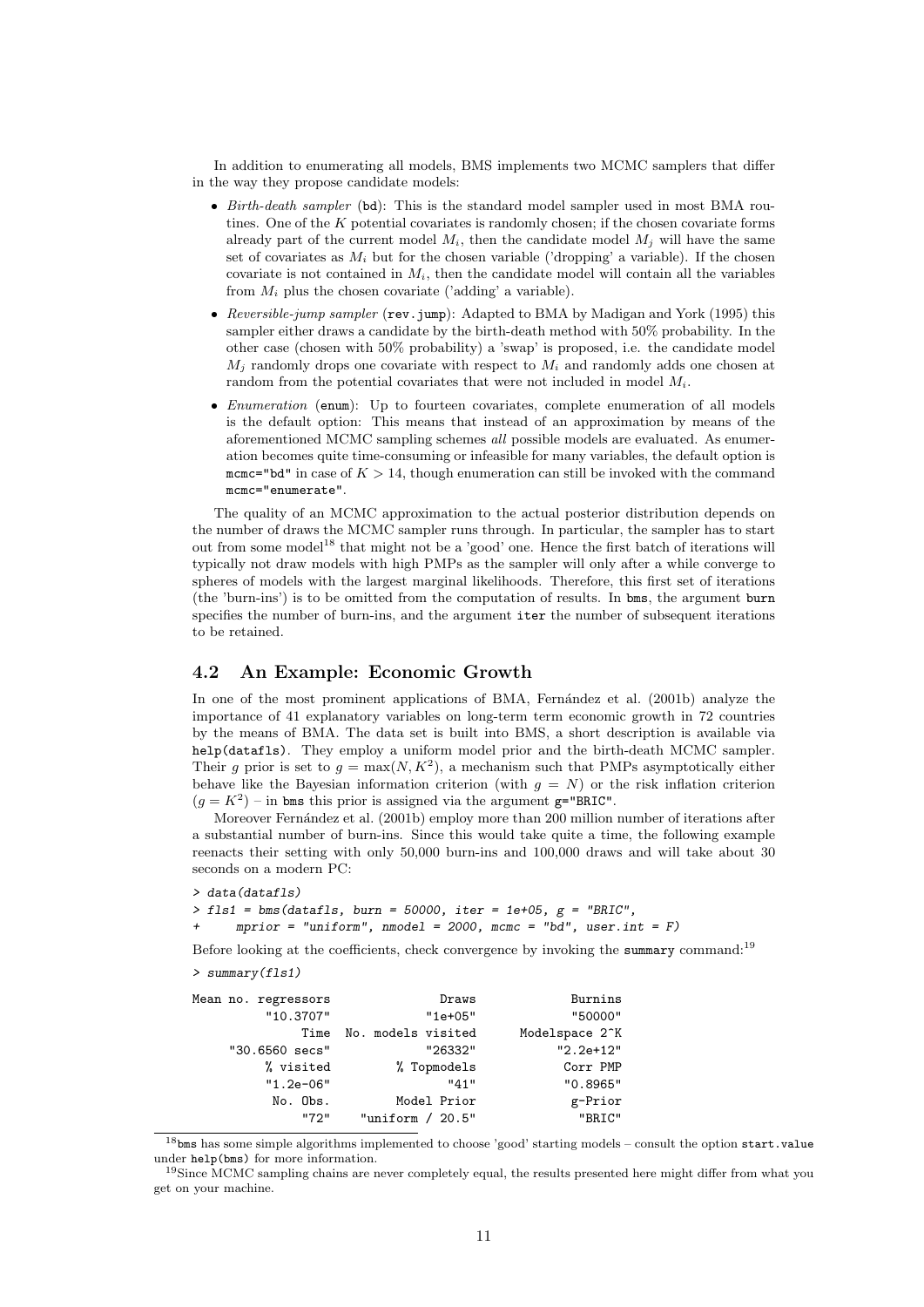```
Shrinkage-Stats
    "Av=0.9994"
```
Under Corr PMP, we find the correlation between iteration counts and analytical PMPs for the 2000 best models (the number 2000 was specified with the nmodel=2000 argument). At 0.8965, this correlation is far from perfect but already indicates a good degree of convergence. For a closer look at convergence between analytical and MCMC PMPs, compare the actual distribution of both concepts:

> plotConv(fls1)



**Posterior Model Probabilities (Corr: 0.8965)**

The chart presents the best 2,000 models encountered ordered by their analytical PMP (the red line), and plots their MCMC iteration counts (the blue line). For an even closer look, one might just check the corresponding image for just the best 100 models with the following command:<sup>20</sup>

> plotConv(fls1[1:100])

<sup>20</sup>With bma objects such as fls1, the indexing parentheses [] are used to select subsets of the (ranked) best models retained in the object. For instance, while fls1 contains 2,000 models, fls1[1:100] only contains the 100 best models among them. Correspondingly, fls1[37] would only contain the 37th-best model. Cf. help('[.bma')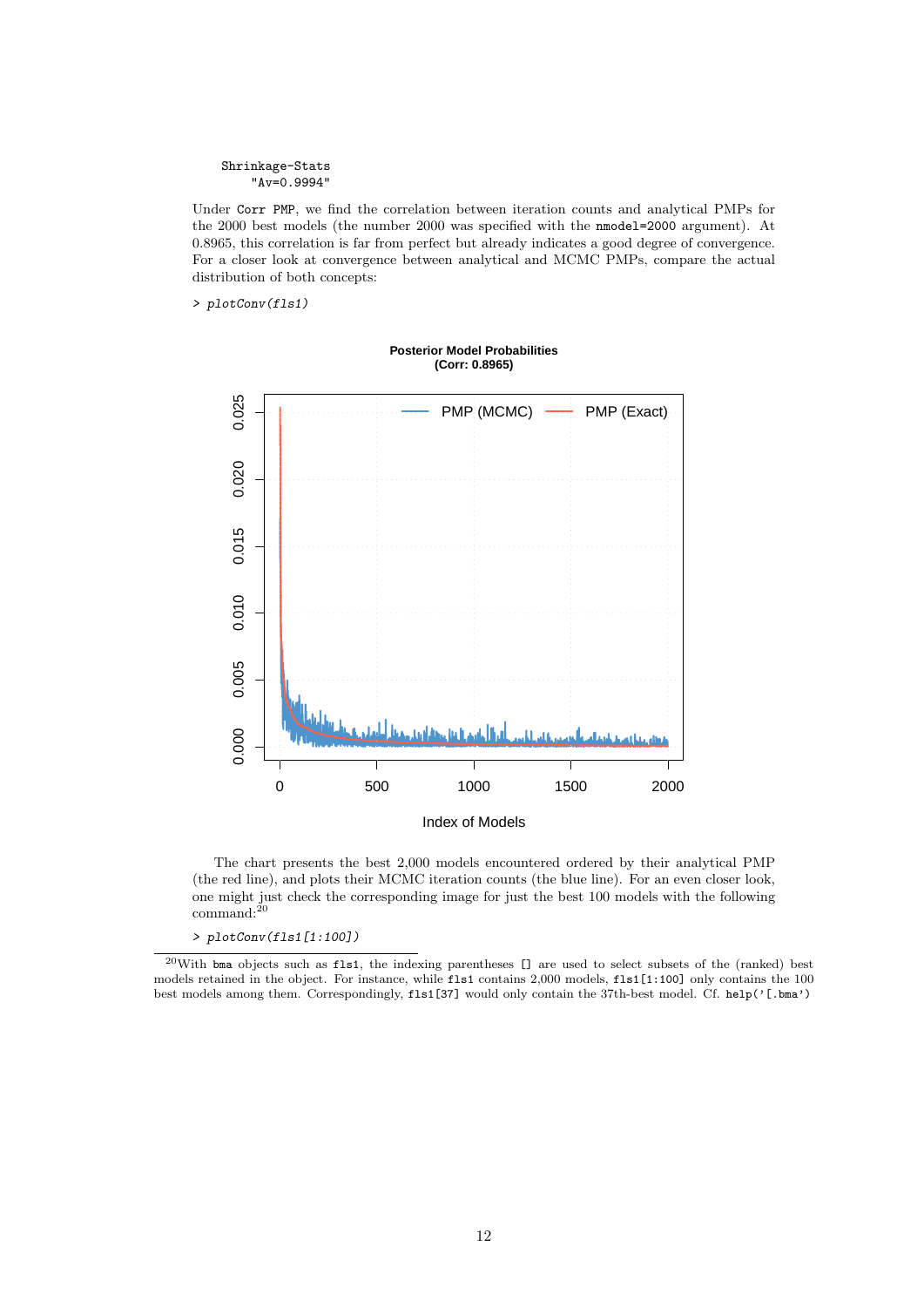

#### **Posterior Model Probabilities (Corr: 0.8920)**

### 4.3 Analytical vs. MCMC likelihoods

The example above already achieved a decent level of correlation among analytical likelihoods and iteration counts with a comparatively small number of sampling draws. In general, the more complicated the distribution of marginal likelihoods, the more difficulties the sampler will meet before converging to a good approximation of PMPs. The quality of approximation may be inferred from the number of times a model got drawn vs. their actual marginal likelihoods. Partly for this reason, bms retains a pre-specified number of models with the highest PMPs encountered during MCMC sampling, for which PMPs and draw counts are stored. Their respective distributions and their correlation indicate how well the sampler has converged.

However, due to RAM limits, the sampling chain can hardly retain more than a few 100,000 of these models. Instead, it computes aggregate statistics on-the-fly, taking iteration counts as model weights. For model convergence and some posterior statistics bms retains only the 'top' (highest PMP) nmodel models it encounters during iteration. Since the time for updating the iteration counts for the 'top' models grows in line with their number, the sampler becomes considerably slower the more 'top' models are to be kept. Still, if they are sufficiently numerous, those best models can already cover most of posterior model mass - in this case it is feasible to base posterior statistics on analytical likelihoods instead of MCMC frequencies, just as in the enumeration case from section 2. From bms results, the PMPs of 'top' models may be displayed with the command pmp.bma. For instance, one could display the PMPs of the best five models for  $fls1$  as follows:<sup>21</sup>

> pmp.bma(fls1)[1:5, ]

|                         | PMP (Exact) PMP (MCMC) |         |
|-------------------------|------------------------|---------|
| 0046845800c 0.010504607 |                        | 0.00706 |
| 0046844800c 0.009174378 |                        | 0.00562 |

 $^{21}$ pmp.bma returns a matrix with two columns and one row for each model. Consequently pmp.bma(fls1)[1:5,] extracts the first five rows and all columns of this matrix.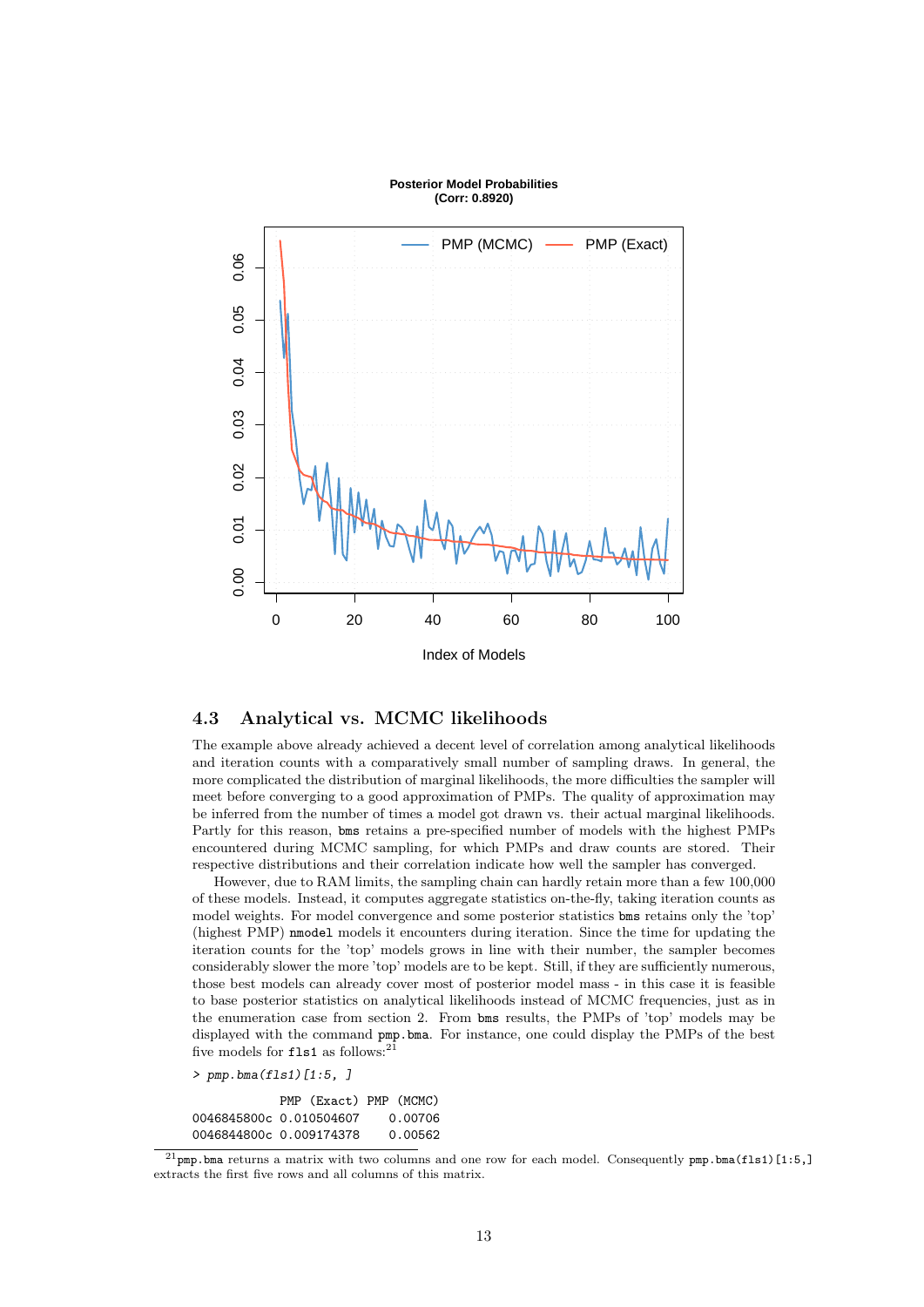00474440008 0.006113298 0.00673 00064450008 0.004087703 0.00430 00464440008 0.003763531 0.00361

The numbers in the left-hand column represent analytical PMPs (PMP (Exact)) while the righthand side displays MCMC-based PMPs (PMP (MCMC)). Both decline in roughly the same fashion, however sometimes the values for analytical PMPs differ considerably from the MCMCbased ones. This comes from the fact that MCMC-based PMPs derive from the number of iteration counts, while the 'exact' PMPs are calculated from comparing the analytical likelihoods of the best models – cf. equation  $(2).^{22}$  In order to see the importance of all 'top models' with respect to the full model space, we can thus sum up their MCMC-based PMPs as follows:

> colSums(pmp.bma(fls1))

PMP (Exact) PMP (MCMC) 0.4135 0.4135

Both columns sum up to the same number and show that in total, the top 2,000 models account for ca.  $41\%$  of posterior model mass.<sup>23</sup> They should thus provide a rough approximation of posterior results that might or might not be better than the MCMC-based results. For this purpose, compare the best 5 covariates in terms of PIP by analytical and MCMC methods: coef(fls1) will display the results based on MCMC counts.

> coef(fls1)[1:5, ]

| PTP D |                                                 | Post Mean Post SD Cond. Pos. Sign Idx |                |
|-------|-------------------------------------------------|---------------------------------------|----------------|
|       |                                                 |                                       | $0\quad 12$    |
|       |                                                 |                                       | 1 19           |
|       |                                                 |                                       | 1 38           |
|       | LifeExp   0.91912   0.0008318452   0.0003550472 |                                       | $1 \quad 11$   |
|       | SubSahara 0.72707 -0.0114738527 0.0086018538    |                                       | 0 <sub>7</sub> |

In contrast, the results based on analytical PMPs will be invoked with the exact argument:

```
> coef(fls1, exact = TRUE)[1:5, ]
```

| PTP |                                                   | Post Mean Post SD Cond. Pos. Sign Idx |              |
|-----|---------------------------------------------------|---------------------------------------|--------------|
|     | GDP60 1.0000000 -0.0161941759 0.0029606778        |                                       | $0\quad 12$  |
|     | Confucian 0.9996044 0.0561138378 0.0124999785     |                                       | 1 19         |
|     | EquipInv 0.9624794 0.1665299440 0.0600207029      |                                       | 1 38         |
|     | LifeExp   0.9612320   0.0008434716   0.0003050723 |                                       | $1 \quad 11$ |
|     | SubSahara 0.7851204 -0.0120542332 0.0078083167    |                                       | $0 \quad 7$  |
|     |                                                   |                                       |              |

The ordering of covariates in terms of PIP as well as the coefficients are roughly similar. However, the PIPs under exact = TRUE are somewhat larger than with MCMC results. Closer inspection will also show that the analytical results downgrade the PIPs of the worst variables with respect to MCMC-PIPs. This stems from the fact that analytical results do not take into account the many 'bad' models that include 'worse' covariates and are factored into MCMC results.

Whether to prefer analytical or MCMC results is a matter of taste – however the literature prefers coefficients the analytical way: Fern´andez et al. (2001b), for instance, retain 5,000 models and report results based on them.

### 4.4 Combining Sampling Chains

The MCMC samplers described in section 4.1 need to discard the first batch of draws (the burn-ins) since they start out from some peculiar start model and may reach the altitudes of 'high' PMPs only after many iterations. Here, choosing an appropriate start model may help to speed up convergence. By default bms selects its start model as follows: from the full

<sup>22</sup>In the call to topmodels.bma on page 5, the PMPs under 'MCMC' and analytical ('exact') concepts were equal since 1) enumeration bases both 'top' model calculation and aggregate on-the-fly results on analytical PMPs and 2) because all possible models were retained in the object att.

<sup>23</sup>Note that this share was already provided in column % Topmodels resulting from the summary command on page 11.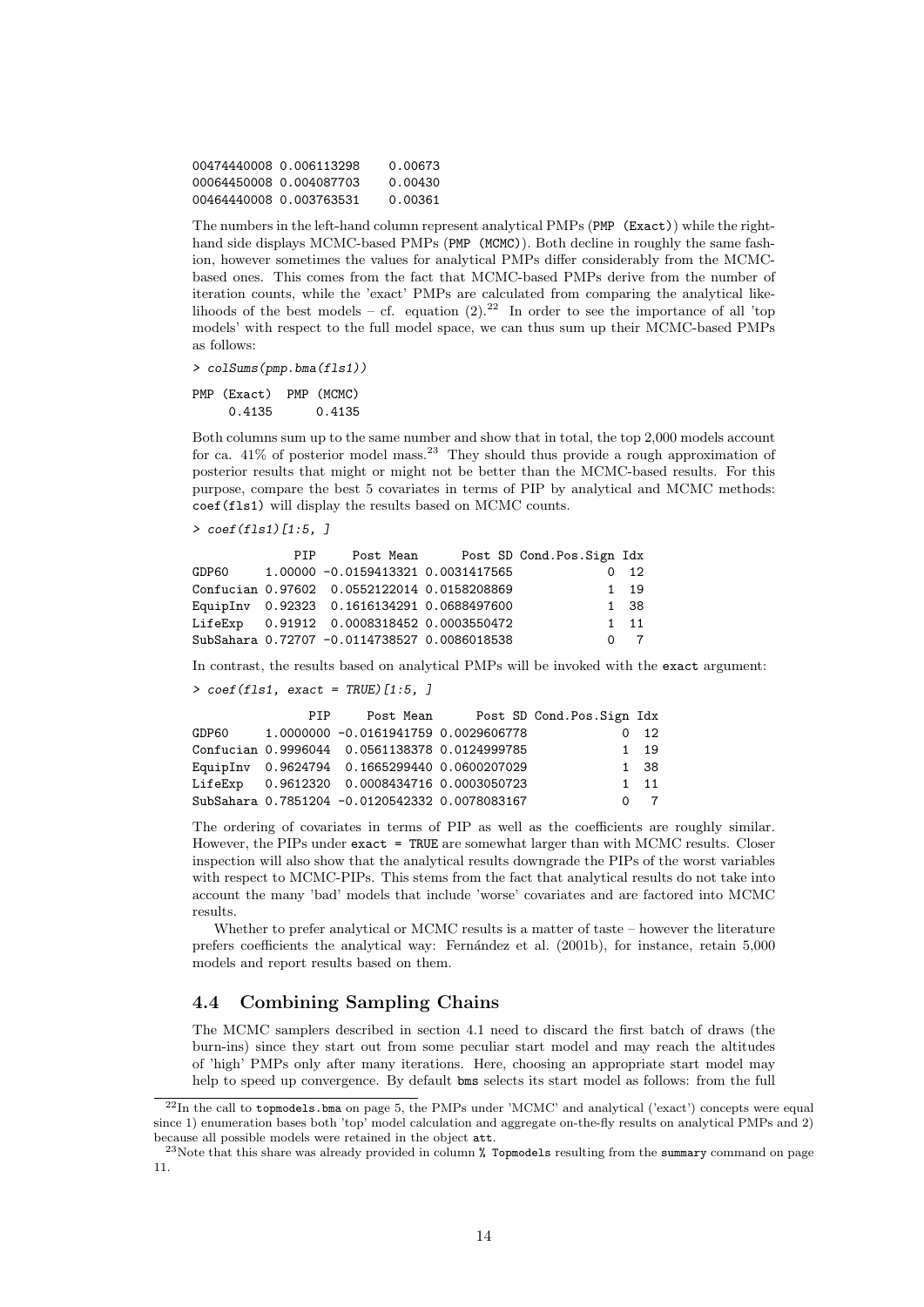model<sup>24</sup>, all covariates with OLS t-statistics  $> 0.2$  are kept and included in the start model. Other start models may be assigned outright or chosen according to a similar mechanism (cf. argument start.value in help(bms)).

However, in order to improve the sampler's convergence to the PMP distribution, one might actually start from several different start models. This could by particularly helpful if the models with high PMPs are clustered in distant 'regions'. For instance, one could set up the Fern´andez et al. (2001b) example above to get iteration chains from different starting values and combine them subsequently. Start e.g. a shorter chain from the null model (the model containing just an intercept), and use the 'reversible jump' MCMC sampler:

```
> fls2 = bms(datafls, burn = 20000, iter = 50000, g = "BRIC",
```

```
+ mprior = "uniform", mcmc = "rev.jump", start.value = 0,
```

```
+ user.int = F)
```
> summary(fls2)

| Mean no. regressors | Draws              | Burnins                     |
|---------------------|--------------------|-----------------------------|
| "10.6928"           | "50000"            | "20000"                     |
| Time                | No. models visited | Modelspace 2 <sup>o</sup> K |
| "16.3910 secs"      | "10946"            | $"2.2e+12"$                 |
| % visited           | % Topmodels        | Corr PMP                    |
| "5e-07"             | "26"               | "0.8073"                    |
| No. Obs.            | Model Prior        | g-Prior                     |
| "72"                | "uniform $/20.5"$  | "BRIC"                      |
| Shrinkage-Stats     |                    |                             |
| $"Av=0.9994"$       |                    |                             |

With 0.81, the correlation between analytical and MCMC PMPs is a bit smaller than the 0.9 from the fls1 example in section 4.3. However, the results of this sampling run may be combined to yield more iterations and thus a better representation of the PMP distribution.

```
> fls_combi = c(fls1, fls2)
> summary(fls_combi)
```

| Burnins                     | Draws              | Mean no. regressors |
|-----------------------------|--------------------|---------------------|
| "70000"                     | "150000"           | "10.4781"           |
| Modelspace 2 <sup>^</sup> K | No. models visited | Time                |
| $"2.2e+12"$                 | "37278"            | "47.0470 secs"      |
| Corr PMP                    | % Topmodels        | % visited           |
| "0.9284"                    | "36"               | $"1.7e-06"$         |
| g-Prior                     | Model Prior        | No. Obs.            |
| "BRIC"                      | "uniform $/20.5"$  | "72"                |
|                             |                    | Shrinkage-Stats     |
|                             |                    | $"Av=0.9994"$       |

With 0.93, the PMP correlation from the combined results is broadly better than either of its two constituent chains fls1 and fls2. Still, the PIPs and coefficients do not change much with respect to fls1 – as evidenced e.g. by plotComp(fls1, fls\_combi, comp="Std Mean").

# 5 Alternative Formulations for Zellner's g Prior

### 5.1 Alternative Fixed g-Priors

Virtually all BMA applications rely on the presented framework with Zellner's g prior, and the bulk of them relies on specifying a fixed g. As mentioned in section 1.2, the value of g corresponds to the degree of prior uncertainty: A low g renders the prior coefficient distribution tight around a zero mean, while a large  $g$  implies large prior coefficient variance and thus decreases the importance of the coefficient prior.

While some popular default elicitation mechanisms for the  $g$  prior (we have seen UIP and BRIC) are quite popular, they are also subject to severe criticism. Some (e.g Fernández et al. 2001a) advocate a comparatively large g prior to minimize prior impact on the results, stay close to OLS coefficients, and represent the absolute lack of prior knowledge. Others (e.g. Ciccone and Jarocinski 2010) demonstrate that such a large  $g$  may not be robust to noise

<sup>&</sup>lt;sup>24</sup> actually, a model with randomly drawn min $(K, N - 3)$  variables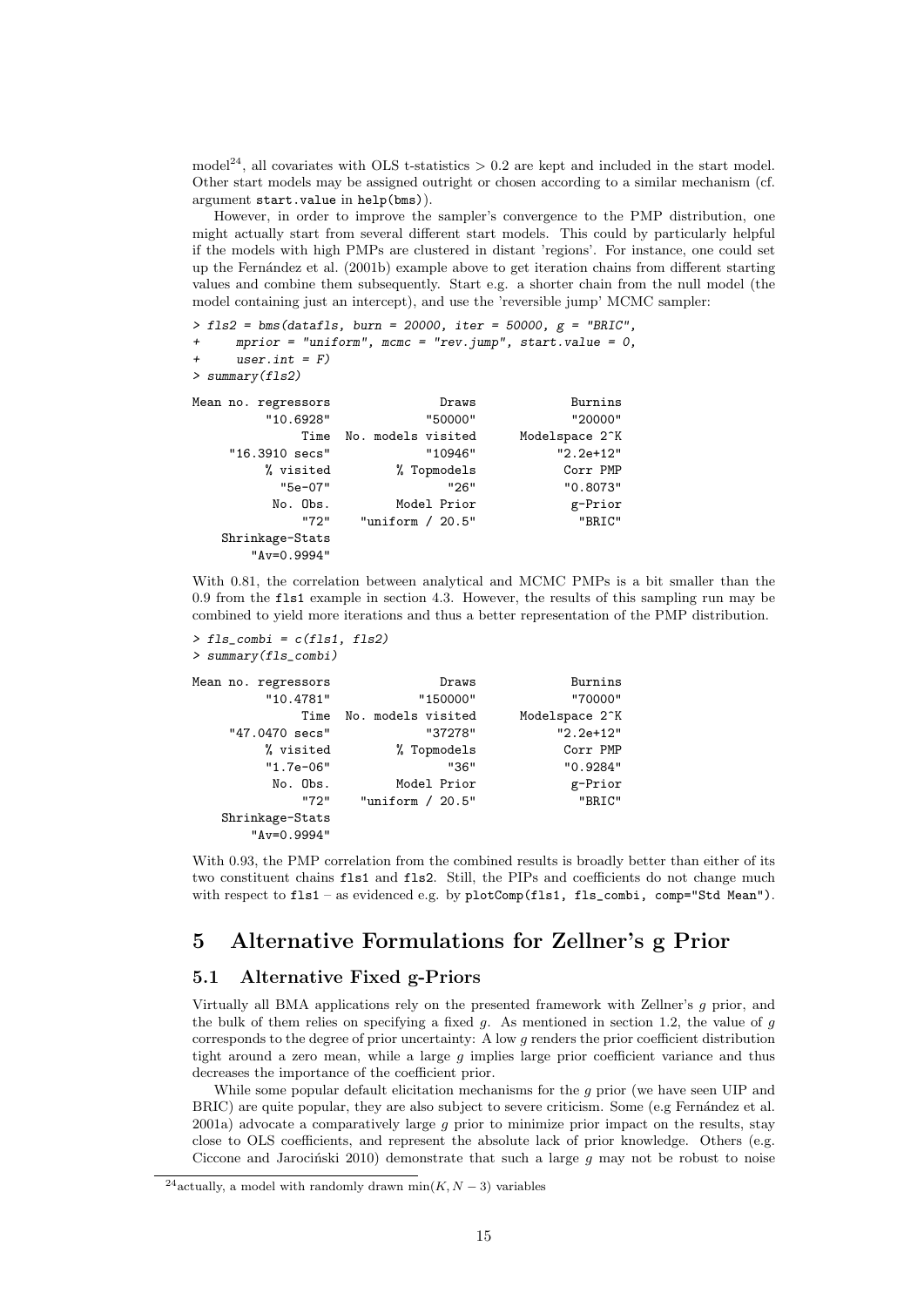innovations and risks over-fitting – in particular if the the noise component plays a substantial role in the data. Again others (Eicher et al., 2009) advocate intermediate fixed values for the  $g$  priors or present alternative default specifications (Liang et al., 2008).<sup>25</sup>

In BMS, any fixed g-prior may be specified directly by submitting its value to the bms function argument g. For instance, compare the results for the Fernández et al. (2001b) setting when a more conservative prior such as  $g = 5$  is employed (and far too few iterations are performed):

```
> fls_{g5} = bms(datafls, burn = 20000, iter = 50000, g = 5,mprior = "uniform", user.int = F)> coef(fls_g5)[1:5, ]
```

```
PIP Post Mean Post SD Cond.Pos.Sign Idx
GDP60  0.99848 -0.013760973  0.0038902814  0.00000000  12
Confucian 0.94382 0.046680894 0.0206657149 1.00000000 19
LifeExp  0.87426  0.000684868  0.0004040226  1.00000000  11<br>EquipInv  0.79402  0.100288108  0.0744522277  1.00000000  38
EquipInv  0.79402  0.100288108  0.0744522277
SubSahara 0.77122 -0.010743783 0.0086634790 0.00059646 7
> summary(fls_g5)
Mean no. regressors Burning Draws Burnins
         "20.2005" "50000" "20000"
              Time No. models visited
     "21.2180 secs" "44052" "2.2e+12"
         % visited % Topmodels Corr PMP<br>
"2e-06" 2.0" 2.0" 0.1125"
                                 "2.0" "0.1125"
```
No. Obs. Model Prior g-Prior<br>"72" "uniform / 20.5" "numeric" "uniform / 20.5" "numeric" Shrinkage-Stats "Av=0.8333"

The PIPs and coefficients for the best five covariates are comparable to the results from section 4.2 but considerably smaller, due to a tight shrinkage factor of  $\frac{g}{1+g} = \frac{5}{6}$  (cf. section 1.2). More important, the posterior expected model size 20.2 exceeds that of  $\overline{f}_{1}^{\overline{f}_{y}}$  combi by a large amount. This stems from the less severe size penalty imposed by eliciting a small  $q$ . Finally, with 0.11, the correlation between analytical and MCMC PMPs means that the MCMC sampler has not at all converged yet. Feldkircher and Zeugner (2009) show that the smaller the g prior, the less concentrated is the PMP distribution, and therefore the harder it is for the MCMC sampler to provide a reasonable approximation to the actual PMP distribution. Hence the above command should actually be run with many more iterations in order to achieve meaningful results.

### 5.2 Model-specific g-Priors

Eliciting a fixed g-prior common to all models can be fraught with difficulties and unintended consequences. Several authors have therefore proposed to rely on model-specific priors (cf. Liang et al. 2008 for an overview), of which the following allow for closed-form solutions and are implemented in BMS:

- Empirical Bayes g local (EBL):  $g_{\gamma} = argmax_g p(y|M_{\gamma}, X, g)$ . Authors such as George and Foster (2000) or Hansen and Yu (2001) advocate an 'Empirical Bayes' approach by using information contained in the data  $(y, X)$  to elicit g via maximum likelihood. This amounts to setting  $g_{\gamma} = \max(0, F_{\gamma}^{OLS} - 1)$  where  $F_{\gamma}^{OLS}$  is the standard OLS F-statistic for model  $M_{\gamma}$ . Apart from obvious advantages discussed below, the EBL prior is not so popular since it involves 'peeking' at the data in prior formulation. Moreover, asymptotic 'consistency' of BMA is not guaranteed in this case.
- $\bullet$  Hyper-g prior (hyper): Liang et al. (2008) propose putting a hyper-prior g; In order to arrive at closed-form solutions, they suggest a Beta prior on the shrinkage factor of the form  $\frac{g}{1+g} \sim Beta\left(1, \frac{a}{2} - 1\right)$ , where a is a parameter in the range  $2 < a \leq 4$ . Then, the

<sup>&</sup>lt;sup>25</sup>Note however, that g should in general be monotonously increasing in  $N$ : Fernández et al. (2001a) prove that this sufficient for 'consistency', i.e. if there is one single linear model as in equation (1), than its PMP asymptotically reaches 100% as sample size  $N\to\infty.$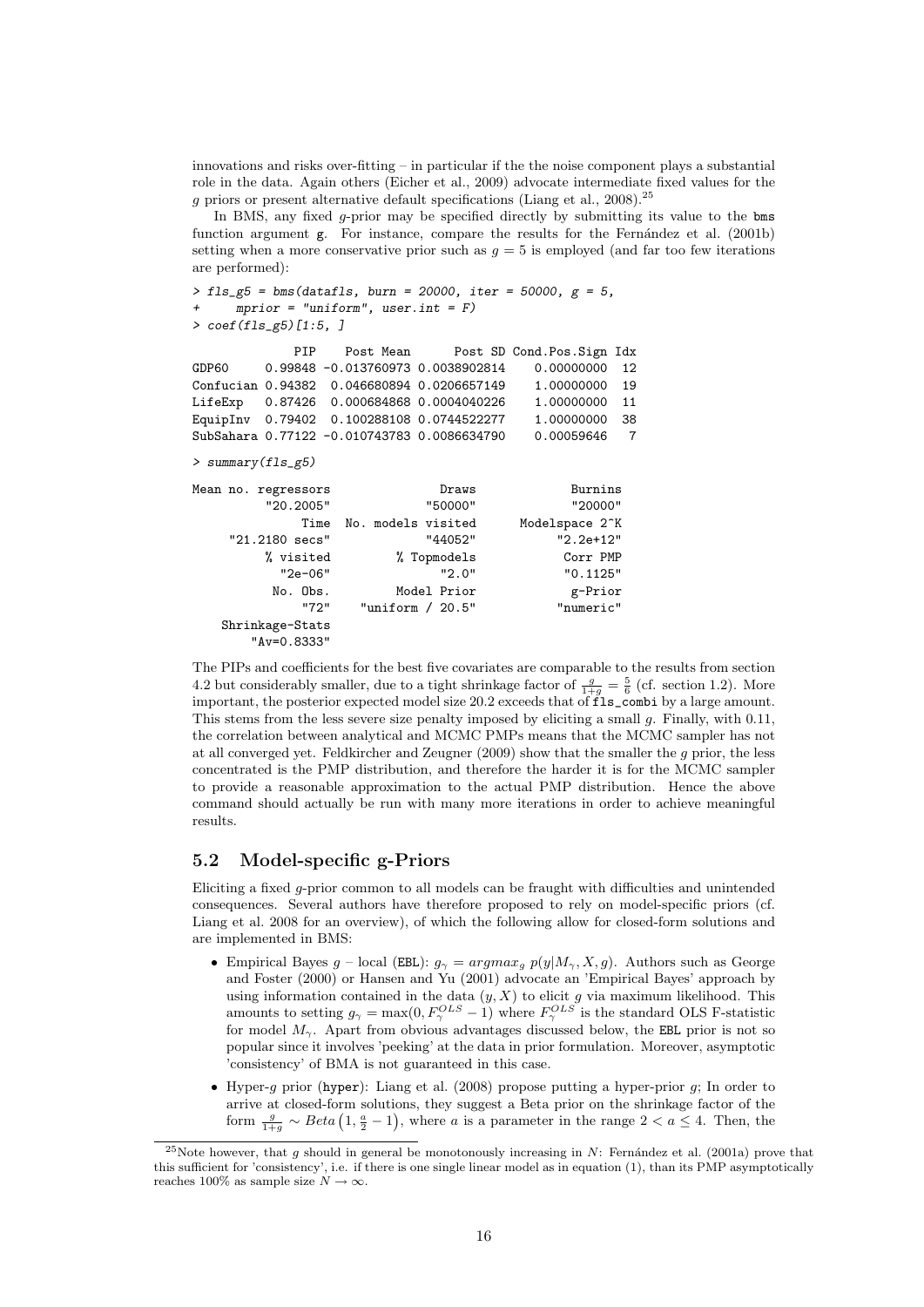prior expected value of the shrinkage factor is  $E(\frac{g}{1+g}) = \frac{2}{a}$ . Moreover, setting  $a = 4$ corresponds to uniform prior distribution of  $\frac{g}{1+g}$  over the interval [0,1], while  $a \to 2$ concentrates prior mass very close to unity (thus corresponding to  $g \to \infty$ ). (bms allows to set a via the argument  $g=$ "hyper=x", where x denotes the a parameter.) The virtue of the hyper-prior is that it allows for prior assumptions about  $g$ , but relies on Bayesian updating to adjust it. This limits the risk of unintended consequences on the posterior results, while retaining the theoretical advantages of a fixed g. Therefore Feldkircher and Zeugner (2009) prefer the use of hyper-g over other available g-prior frameworks.

Both model-specific  $g$  priors adapt to the data: The better the signal-to-noise ratio, the closer the (expected) posterior shrinkage factor will be to one, and vice versa. Therefore average statistics on the shrinkage factor offer the interpretation as a 'goodness-of-fit' indicator (Feldkircher and Zeugner (2009) show that both EBL and hyper-g can be interpreted in terms of the OLS F-statistic).

Consider, for instance, the Fernández et al. (2001b) example under an Empirical Bayes prior:

```
> fls_ebl = bms(datafls, burn = 20000, iter = 50000, g = "EBL",
     mprior = "uniform", \nmode1 = 1000, user.int = F)> summary(fls_ebl)
Mean no. regressors Burning Draws Burnins
         "20.5387" "50000" "20.5387" "20.5387"<br>Time No. models visited Modelspace 2^K
             Time No. models visited
    "19.7500 secs" "28697" "2.2e+12"
         % visited % Topmodels Corr PMP
         "1.3e-06" "7.8" "0.1479"
          No. Obs. Model Prior g-Prior<br>"72" "uniform / 20.5" "EBL"
                     "uniform / 20.5"Shrinkage-Stats
         "Av=0.96"
```
The result Shrinkage-Stats reports a posterior average EBL shrinkage factor of 0.96, which corresponds to a shrinkage factor  $\frac{g}{1+g}$  under  $g \approx 24$ . Consequently, posterior model size is considerably larger than under fls\_combi, and the sampler has had a harder time to converge, as evidenced in a quite low Corr PMP. Both conclusions can also be drawn from performing the plot(fls\_ebl) command that combines the plotModelsize and plotConv functions:

> plot(fls\_ebl)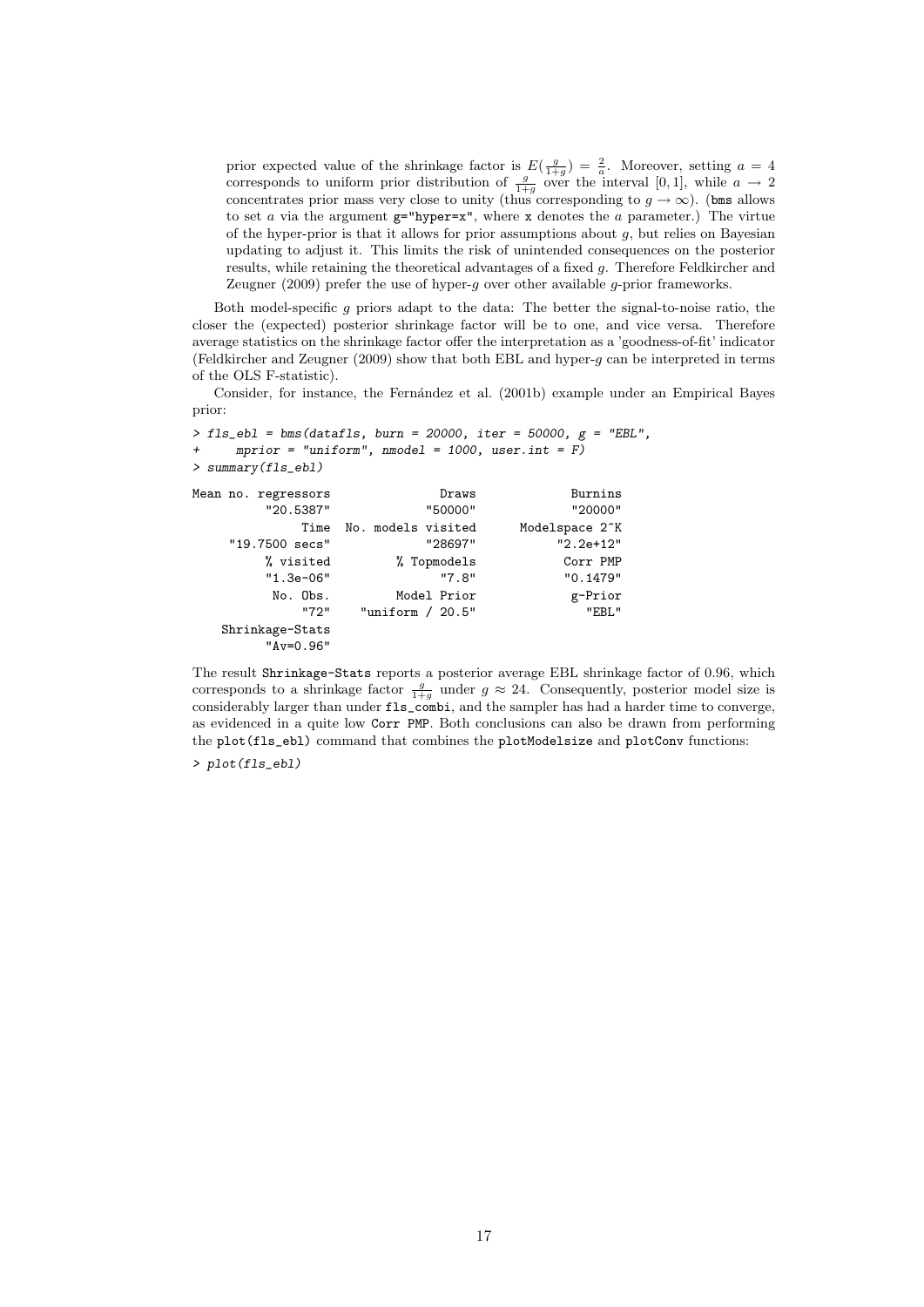

The upper chart shows that posterior model size distribution remains very close to the model prior; The lower part displays the discord between iteration count frequencies and analytical PMPs.

The above results show that using a flexible and model-specific prior on Fernández et al. (2001b) data results in rather small posterior estimates of  $\frac{g}{1+g}$ , thus indicating that the g="BRIC" prior used in fls\_combi may be set too far from zero. This interacts with the uniform model prior to concentrate posterior model mass on quite large models. However, imposing a uniform model prior means to expect a model size of  $K/2 = 20.5$ , which may seem overblown. Instead, try to impose smaller model size through a corresponding model prior – e.g. impose a prior model size of 7 as in Sala-i-Martin et al. (2004). This can be combined with a hyper-g prior, where the argument  $g="hyper=UP"$  imposes an  $a$  parameter such that the prior expected value of g corresponds to the unit information prior  $(g = N)^{26}$ 

```
> fls_hyper = bms(datafls, burn = 20000, iter = 50000, g = "hyper=UIP",mprior = "random", mprior.size = 7, mmodel = 1000, user.int = F)> summary(fls_hyper)
```

| Mean no. regressors     | Draws              | Burnins                     |
|-------------------------|--------------------|-----------------------------|
| "15.9032"               | "50000"            | "20000"                     |
| Time                    | No. models visited | Modelspace 2 <sup>o</sup> K |
| "20.9220 secs"          | "23543"            | $"2.2e+12"$                 |
| % visited               | % Topmodels        | Corr PMP                    |
| $"1.1e-06"$             | "12"               | "0.2643"                    |
| No. Obs.                | Model Prior        | g-Prior                     |
| "72"                    | " $r$ andom / $7"$ | "hyper (a=2.02778)"         |
| Shrinkage-Stats         |                    |                             |
| "Av=0.961, Stdev=0.018" |                    |                             |

From Shrinkage-Stats, posterior expected shrinkage is 0.961, with rather tight standard deviation bounds. Similar to the EBL case before, the data thus indicates that shrinkage

 $^{26}$ This is the default hyper-g prior and may therefore be as well obtained with  $g="sup$ nyper ".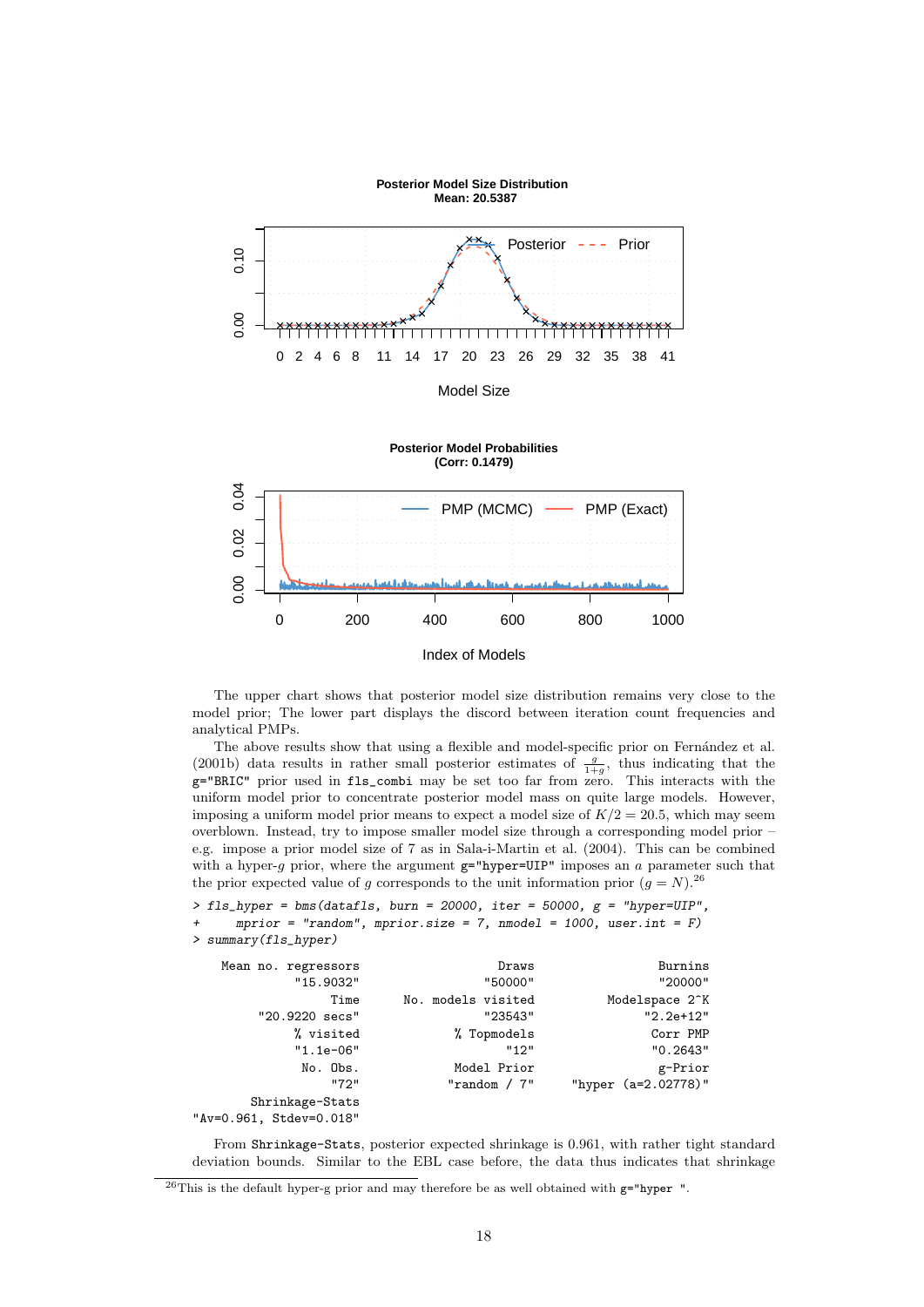should be rather small (corresponding to a fixed g of  $g \approx 25$ ) and not vary too much from its expected value. Since the hyper-g prior induces a proper posterior distribution for the shrinkage factor, it might be helpful to plot its density with the command below. The chart confirms that posterior shrinkage is tightly concentrated above 0.94.

> gdensity(fls\_hyper)



## **Posterior Density of the Shrinkage Factor**

While the hyper-g prior had an effect similar to the EBL case fls\_ebl, the model prior now employed leaves the data more leeway to adjust posterior model size. The results depart from the expected prior model size and point to an intermediate size of ca. 16. The focus on smaller models is evidenced by charting the best 1,000 models with the image command:

> image(fls\_hyper)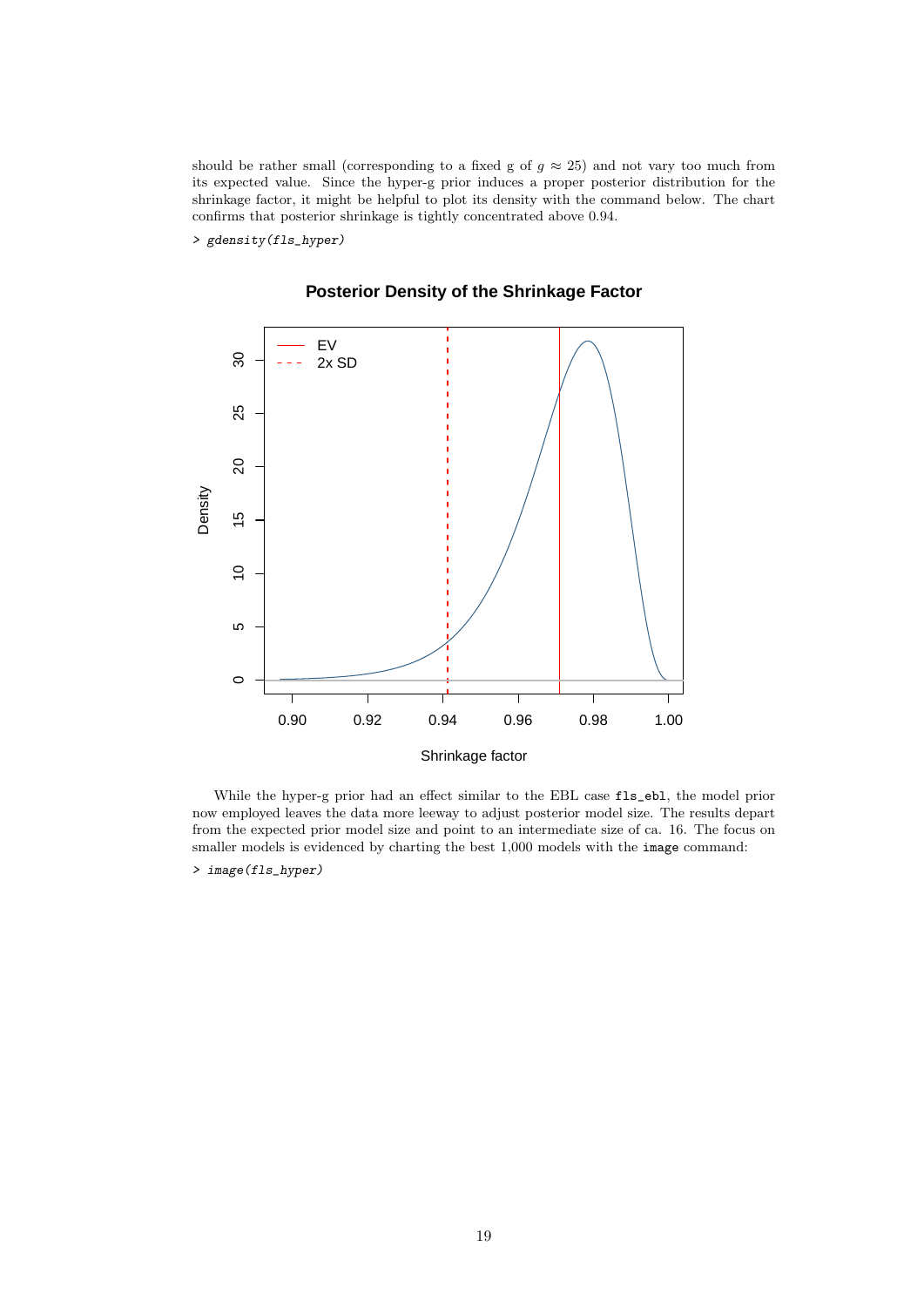

### **Model Inclusion Based on Best 1000 Models**

In a broad sense, the coefficient results correspond to those of fls\_combi, at least in expected values. However, the results from fls\_hyper were obtained under more sophisticated priors that were specifically designed to avoid unintended influence from prior parameters: By construction, the large shrinkage factor under fls\_combi induced a quite small posterior model size of 10.5 and concentrated posterior mass tightly on the best models encountered (they make up 36% of the entire model mass). In contrast, the hyper-g prior employed for fls\_hyper indicated a rather low posterior shrinkage factor and consequently resulted in higher posterior model size (15.9) and less model mass concentration (12%).

### 5.3 Posterior Coefficient Densities

In order to compare more than just coefficient expected values, it is advisable to consult the entire posterior distribution of coefficients. For instance, consult the posterior density of the coefficient for Muslim, a variable with a PIP of 62.4%: The density method produces marginal densities of posterior coefficient distributions and plots them, where the argument reg specifies the variable to be analyzed.

> density(fls\_combi, reg = "Muslim")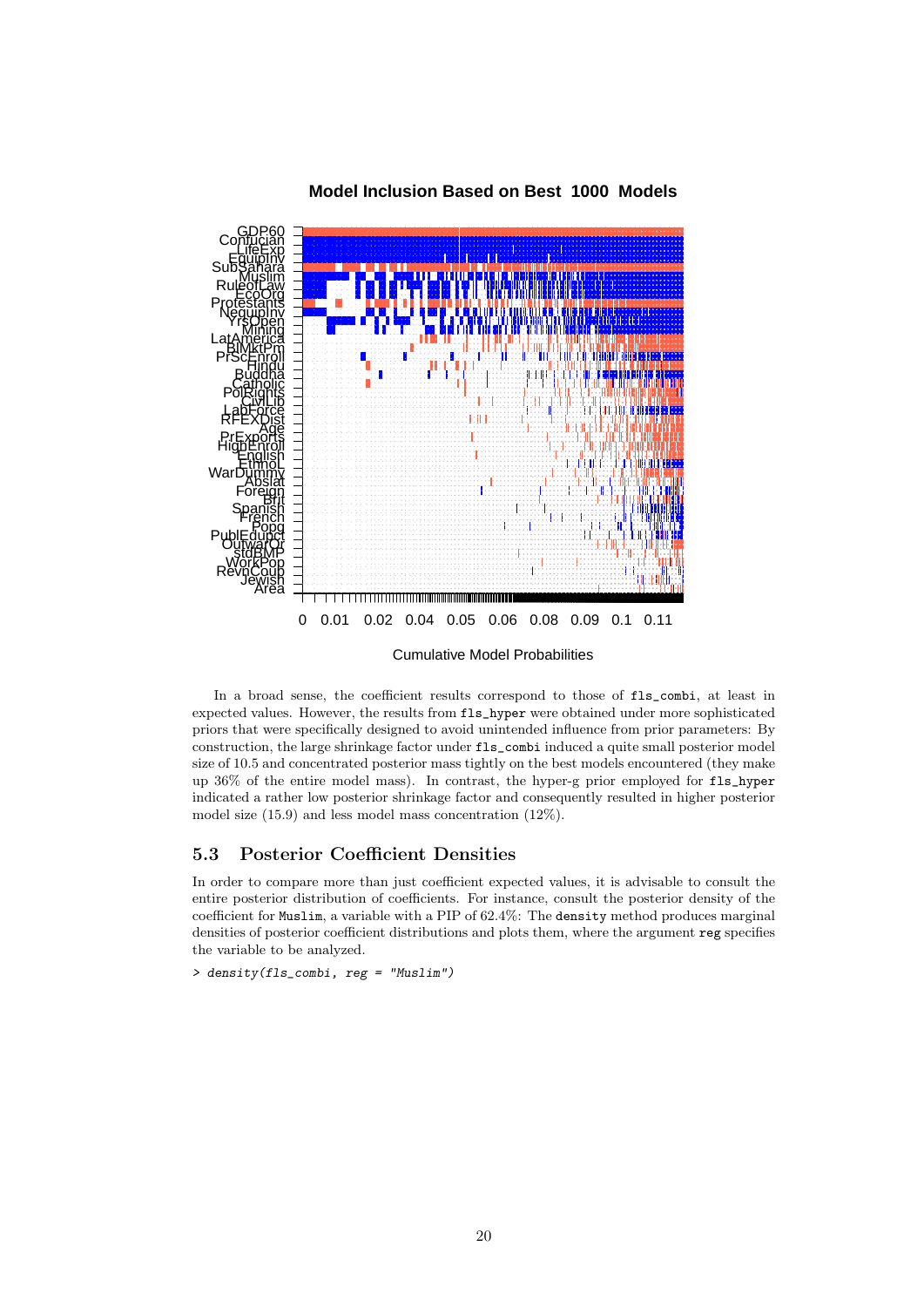### **Marginal Density: Muslim (PIP 67.64 %)**



We see that the coefficient is neatly above zero, but somewhat skewed. The integral of this density will add up to 0.676, conforming to the analytical PIP of Muslim. The vertical bars correspond to the analytical coefficient conditional on inclusion from fls\_combi as in

| $>$ coef(fls_combi, exact = T, condi.coef = T)["Muslim", ]       |           |                       |     |
|------------------------------------------------------------------|-----------|-----------------------|-----|
| PTP                                                              | Post Mean | Post SD Cond.Pos.Sign | Idx |
| 0.676435072  0.012745006  0.004488786  1.000000000  23.000000000 |           |                       |     |

Note that the posterior marginal density is actually a model-weighted mixture of posterior densities for each model and can this be calculated only for the top models contained in fls\_combi (here 2058).

Now let us compare this density with the results under the hyper- $g$  prior:<sup>27</sup>

> dmuslim = density(fls\_hyper, reg = "Muslim", addons = "Eebl")

 $27$ Since for the hyper-g prior, the marginal posterior coefficient distribution derive from quite complicated expressions, executing this command could take a few seconds.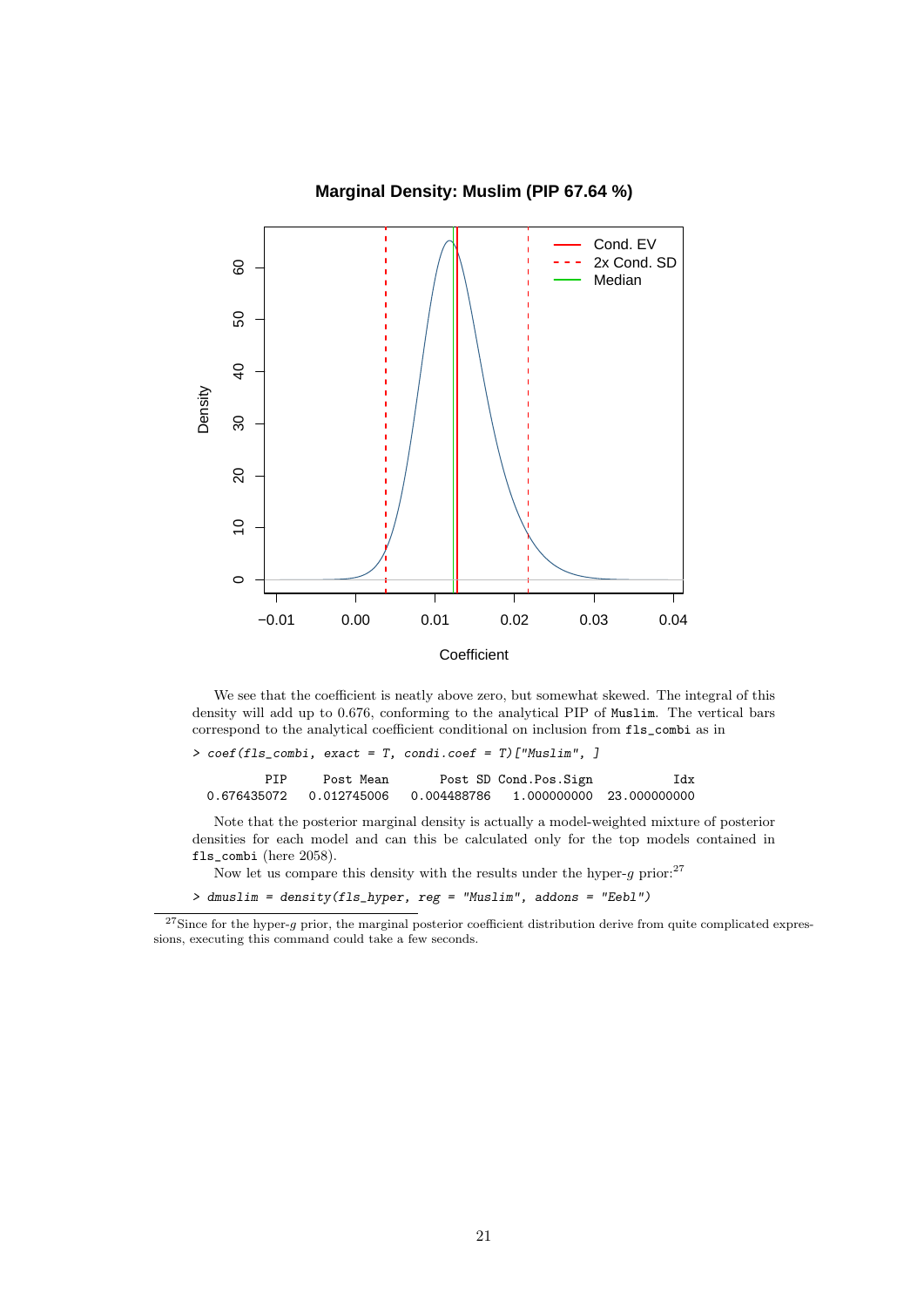

### **Marginal Density: Muslim (PIP 66.85 %)**

Here, the addons argument assigns the vertical bars to be drawn: the expected conditional coefficient from MCMC (E) results should be indicated in contrast to the expected coefficient based on analytical PMPs (e). In addition the expected coefficients under the individual models are plotted (b) and a legend is included (1). The density seems more symmetric than before and the analytical results seem to be only just smaller than what could be expected from MCMC results.

Nonetheless, even though fls\_hyper and fls\_combi applied very different g and model priors, the results for the Muslim covariate are broadly similar: It is unanimously positive, with a conditional expected value somewhat above 0.01. In fact 95% of the posterior coefficient mass seems to be concentrated between 0.004 and 0.022:

> quantile(dmuslim, c(0.025, 0.975))

2.5% 97.5% 0.003820024 0.021994908

# 6 Predictive Densities

Of course, BMA lends itself not only to inference, but also to prediction. The employed 'Bayesian Regression' models naturally give rise to predictive densities, whose mixture yields the BMA predictive density – a procedure very similar to the coefficient densities explored in the previous section.

Let us, for instance, use the information from the first 70 countries contained in datafls to forecast economic growth for the latter two, namely Zambia (identifier ZM) and Zimbabwe (identifier ZW). We then can use the function pred.density on the BMA object fcstbma to form predictions based on the explanatory variables for Zambia and Zimbabwe (which are in datafls[71:72,]).

```
> fcstbma = bms(datafls[1:70, ], mprior = "uniform", burn = 20000,
      iter = 50000, user.int = FALSE)
> pdens = pred.density(fcstbma, newdata = datafls[71:72, ])
```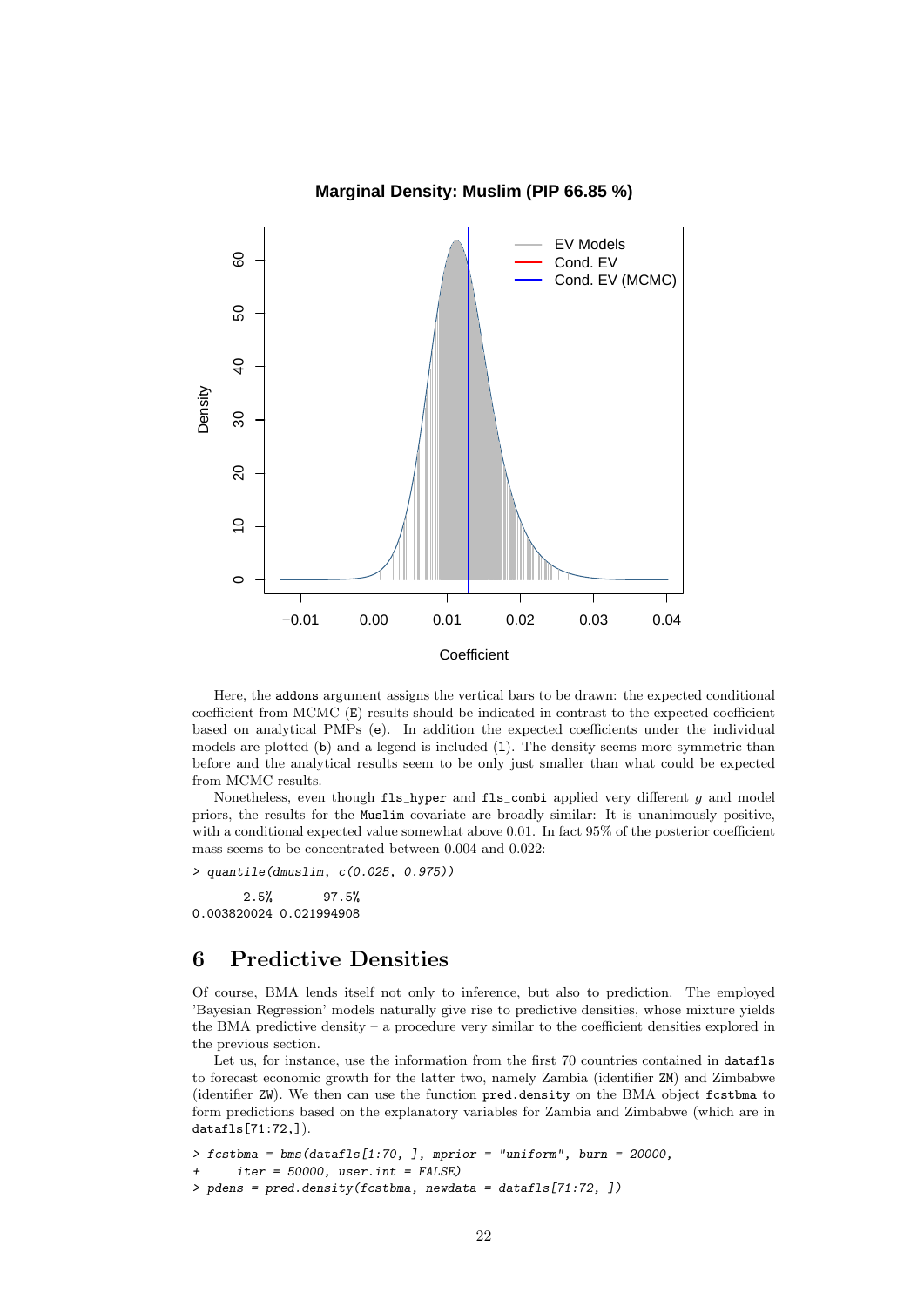The resulting object pdens holds the distribution of the forecast for the two countries, conditional on what we know from other countries, and the explanatory data from Zambia and Zimbabwe. The expected value of this growth forecast is very similar to the classical point forecast and can be accessed with  $p$ dens $$fit.^{28}$  Likewise the standard deviations of the predictive distribution correspond to classical standard errors and are returned by pdens\$std.err. But the predictive density for the growth in e.g. Zimbabwe might be as well visualized with the following command: $^{29}$ 

> plot(pdens, 2)



### **Predictive Density Obs ZW (500 Models)**

Here, we see that conditional on Zimbabwe's explanatory data, we expect growth to be concentrated around 0. And the actual value in datafls[72,1] with 0.0046 is not too far off from that prediction. A closer look at both our densities with the function quantile shows that for Zimbabwe, any growth rate between -0.01 and 0.01 is quite likely.

> quantile(pdens, c(0.05, 0.95))

5% 95% ZM 0.003534100 0.02774766 ZW -0.010904891 0.01149813

For Zambia (ZM), though, the explanatory variables suggest that positive economic growth should be expected. But over our evaluation period, Zambian growth has been even worse than in Zimbabwe (with -0.01 as from datafls["ZM",1]).<sup>30</sup> Under the predictive density for Zambia, this actual outcome seems quite unlikely.

To compare the BMA prediction performs with actual outcomes, we could look e.g. at the forecast error pdens\$fit - datafls[71:72,1]. However it would be better to take standard errors into account, and even better follow the 'Bayesian way' and evaluate the predictive density of the outcomes as follows:

 $^{29}$ Here, 2 means to plot for the second forecasted observation, in this case ZW, the 72-th row of datafls.

 $^{28}$ Note that this is equivalent to predict(fcstbma, datafls[71:72, ]).

 $30$ Note that since ZM is the rowname of the 71-st row of datafls, this is equivalent to calling datafls[71, ].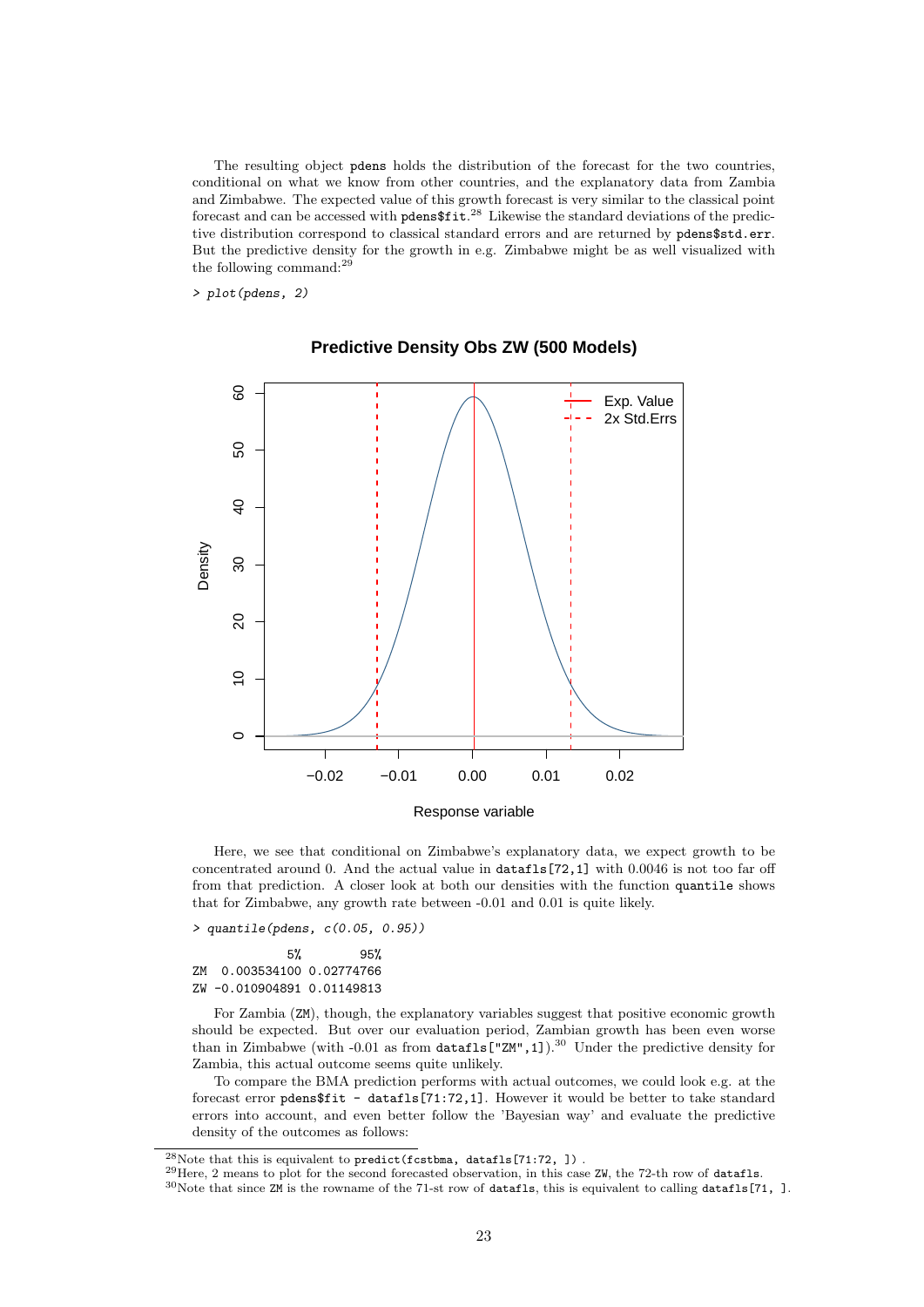> pdens\$dyf(datafls[71:72, 1])

#### [1] 0.05993407 47.32999490

The density for Zimbabwe is quite high (similar to the mode of predictive density as seen in the chart above), whereas the one for Zambia is quite low. In order to visualize how bad the forecast for Zambia was, compare a plot of predictive density to the actual outcome, which is situated far to the left.

> plot(pdens, "ZM", realized.y = datafls["ZM", 1])



### **Predictive Density Obs ZM (500 Models)**

The results for Zambia suggest either that it is an outlier or that our forecast model might not perform that well. One could try out other prior settings or data, and compare the differing models in their joint predictions for Zambia and Zimbabwe (or even more countries). A standard approach to evaluate the goodness of forecasts would be to e.g. look at root mean squared errors. However Bayesians (as e.g Fernández et al. 2001a) often prefer to look at densities of the outcome variables and combine them in a 'log-predictive score' (LPS). It is defined as follows, where  $p(y_i^f|X, y, X_i^f)$  denotes predictive density for  $y_i^f$  (Zambian growth) based on the model information  $(y, X)$  (the first 70 countries) and the explanatory variables for the forecast observation (Zambian investment, schooling, etc.).

$$
-\sum_i \log(p(y_i^f | X, y, X_i^f))
$$

The log-predictive score can be accessed with lps.bma.

> lps.bma(pdens, datafls[71:72, 1])

[1] -0.521317

Note however, that the LPS is only meaningful when comparing different forecast settings.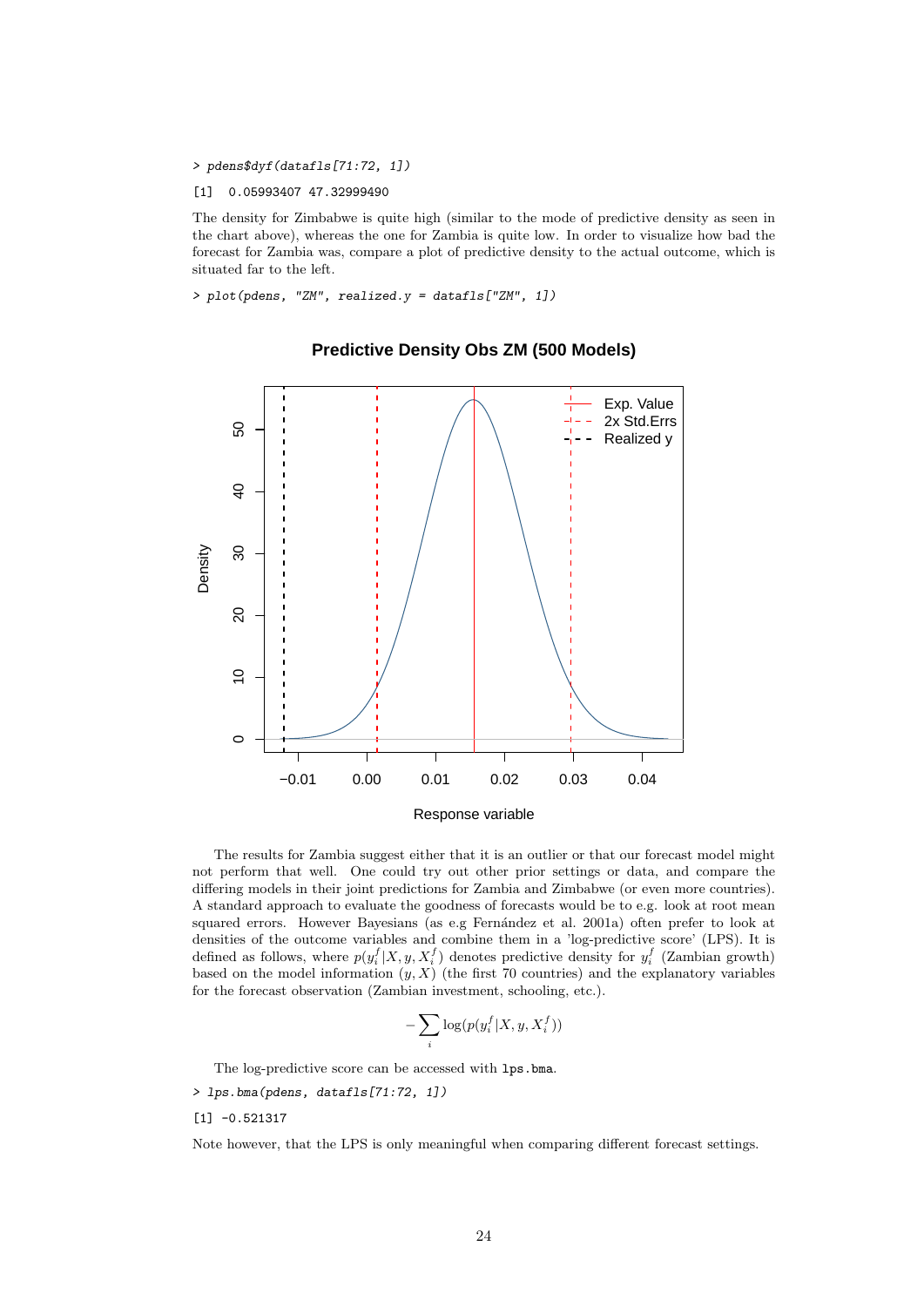# References

- Ciccone, A. and Jarociński, M. (2010). Determinants of Economic Growth: Will Data Tell? American Economic Journal: Macroeconomics, forthcoming.
- Eicher, T., Papageorgiou, C., and Raftery, A. (2009). Determining growth determinants: default priors and predictive performance in Bayesian model averaging. Journal of Applied Econometrics, forthcoming.
- Feldkircher, M. and Zeugner, S. (2009). Benchmark Priors Revisited: On Adaptive Shrinkage and the Supermodel Effect in Bayesian Model Averaging. IMF Working Paper, WP/09/202.
- Fern´andez, C., Ley, E., and Steel, M. F. (2001a). Benchmark Priors for Bayesian Model Averaging. Journal of Econometrics, 100:381–427.
- Fernández, C., Ley, E., and Steel, M. F. (2001b). Model Uncertainty in Cross-Country Growth Regressions. Journal of Applied Econometrics, 16:563–576.
- George, E. and Foster, D. (2000). Calibration and empirical Bayes variable selection. Biometrika, 87(4):731–747.
- Hansen, M. and Yu, B. (2001). Model selection and the principle of minimum description length. Journal of the American Statistical Association, 96(454):746–774.
- Hoeting, J. A., Madigan, D., Raftery, A. E., and Volinsky, C. T. (1999). Bayesian Model Averaging: A Tutorial. Statistical Science, 14, No. 4:382–417.
- Ley, E. and Steel, M. F. (2009). On the Effect of Prior Assumptions in Bayesian Model Averaging with Applications to Growth Regressions. Journal of Applied Econometrics, 24:4:651–674.
- Liang, F., Paulo, R., Molina, G., Clyde, M. A., and Berger, J. O. (2008). Mixtures of g Priors for Bayesian Variable Selection. Journal of the American Statistical Association, 103:410–423.
- Madigan, D. and York, J. (1995). Bayesian graphical models for discrete data. International Statistical Review, 63.:215–232.
- Sala-i-Martin, X., Doppelhofer, G., and Miller, R. I. (2004). Determinants of Long-Term Growth: A Bayesian Averaging of Classical Estimates (BACE) Approach. American Economic Review, 94:813–835.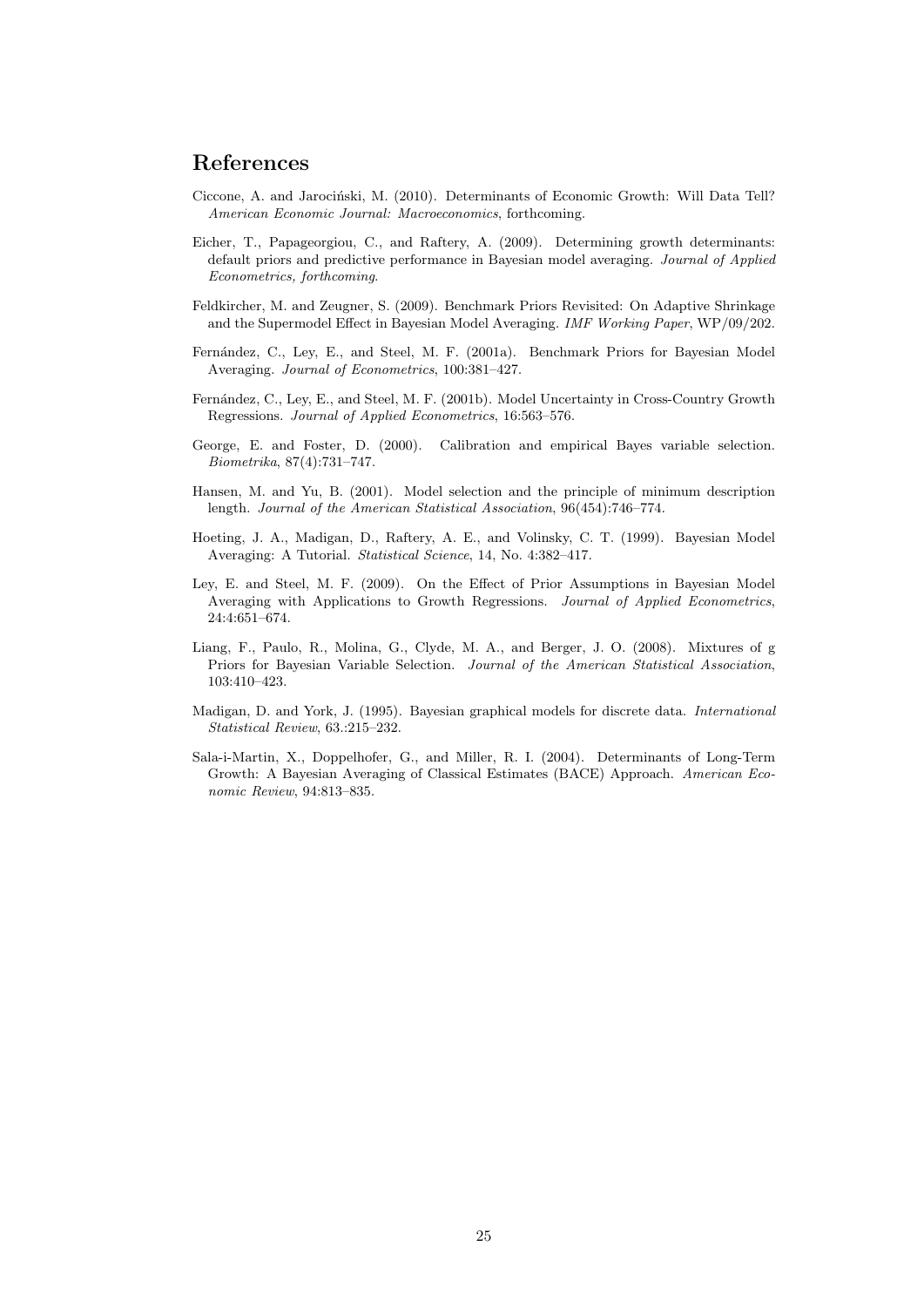# A Appendix

## A.1 Available Model Priors – Synopsis

The following provides an overview over the model priors available in bms. Default is mprior="random". For details and examples on built-in priors, consult help(bms). For defining different, custom g-priors, consult help(gprior) or http://bms.zeugner.eu/custompriors.php.

### Uniform Model Prior

- Argument: mprior="uniform"
- $\bullet$  *Parameter*: none
- Concept:  $p(M_{\gamma}) \propto 1$
- Reference: none

### Binomial Model Prior

- Argument: mprior="fixed"
- *Parameter* (mprior.size): prior model size  $\bar{m}$  (scalar); Default is  $\bar{m} = K/2$
- Concept:  $p(M_\gamma) \propto \left(\frac{\bar{m}}{K}\right)^{k\gamma} \left(1 \frac{\bar{m}}{K}\right)^{K-k\gamma}$
- Reference: Sala-i-Martin et al.  $(2004)$

### Beta-Binomial Model Prior

- Argument: mprior="random"
- *Parameter* (mprior.size): prior model size  $\bar{m}$  (scalar)
- Concept:  $p(M_{\gamma}) \propto \Gamma(1 + k_{\gamma}) \Gamma(\frac{K-m}{m} + K k_{\gamma})$ ; Default is  $\bar{m} = K/2$
- Reference: Ley and Steel  $(2009)$

#### Custom Prior Inclusion Probabilities

- Argument: mprior="pip"
- Parameter (mprior.size): A vector of size  $K$ , detailing  $K$  prior inclusion probabilities  $\pi_i: 0 < \pi < 1 \; \forall i$
- Concept:  $p(M_\gamma) \propto \prod_{i \in \gamma} \pi_i \prod_{j \notin \gamma} (1 \pi_j)$
- Reference: none

#### Custom Model Size Prior

- Argument: mprior="customk"
- Parameter (mprior.size): A vector of size  $K + 1$ , detailing prior  $\theta_j$  for 0 to K size models: any real >0 admissible
- Concept:  $p(M_{\gamma}) \propto \theta_{k_{\gamma}}$
- Reference: none

## A.2 Available g-Priors – Synopsis

The following provides an overview over the  $g$ -priors available in bms. Default is  $g="UIP"$ . For implementation details and examples, consult help(bms). For defining different, custom g-priors, consult help(gprior) or http://bms.zeugner.eu/custompriors.php.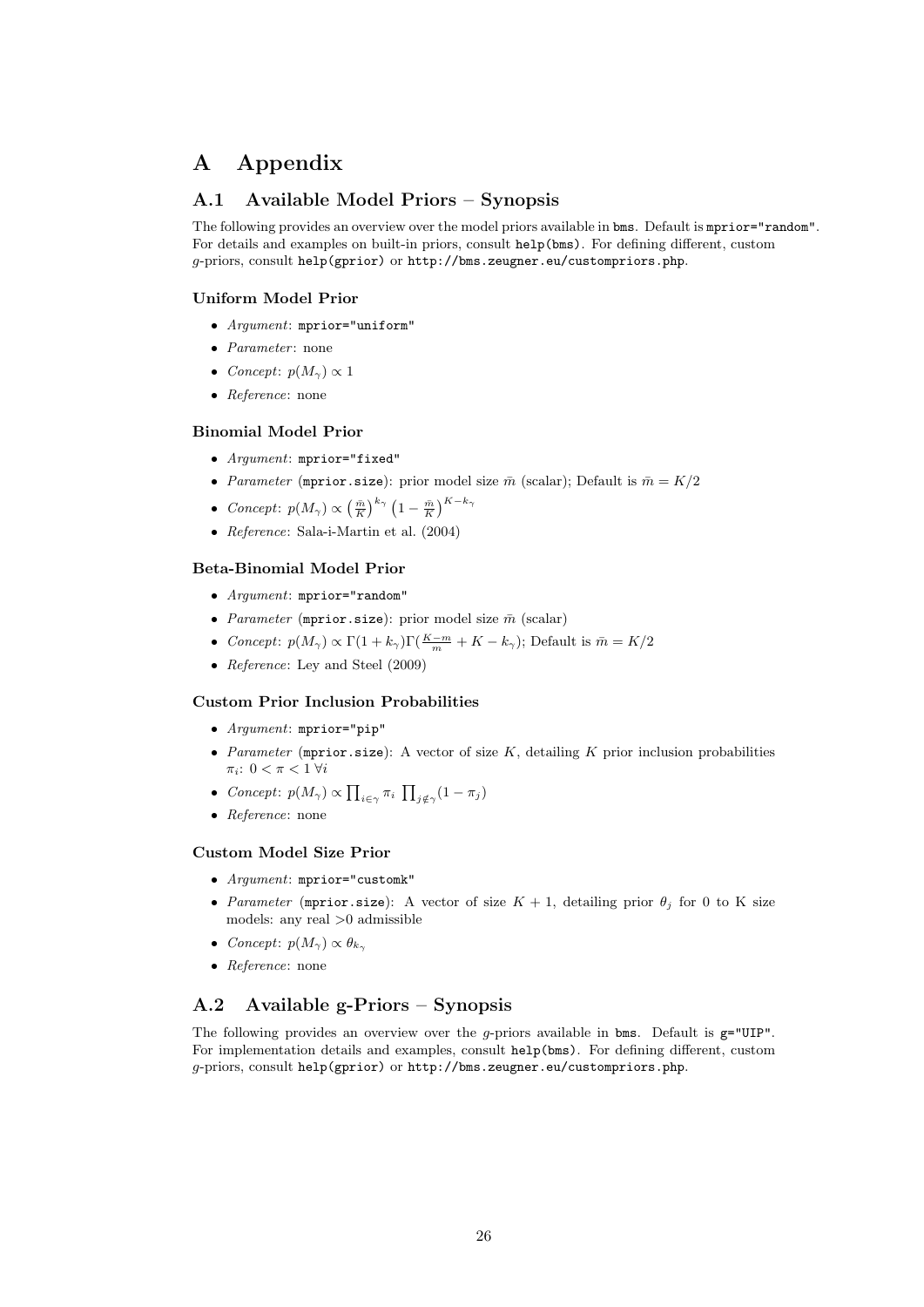#### Fixed q

- Argument:  $g=x$  where  $x$  is a positive real scalar;
- *Concept*: Fixed  $g$  common to all models
- Reference: Fernández et al. (2001a)
- Sub-options: Unit information prior  $g=$ "UIP" sets  $g=N$ ;  $g=$ "BRIC" sets  $g=$  max $(N, K^2)$ , a combination of BIC and RIC. (Note these two options guarantee asymptotic consistency.) Other options include  $g="RIC"$  for  $g = K^2$  and  $g="HQ"$  for the Hannan-Quinn setting  $g = \log(N)^3$ .

### Empirical Bayes (Local) g

- $Argument: g="EBL"$
- Concept: Model-specific  $g_{\gamma}$  estimated via maximum likelihood: amounts to  $g_{\gamma} = \max(0, F_{\gamma} \min(0, F_{\gamma}))$ 1), where  $F_{\gamma} \equiv \frac{R_{\gamma}^2 (N-1-k_{\gamma})}{(1-R_{\gamma}^2)k}$  $\frac{\tau_{\gamma}(N-1-k_{\gamma})}{(1-R_{\gamma}^2)k_{\gamma}}$  and  $R_{\gamma}^2$  is the OLS R-squared of model  $M_{\gamma}$ .
- Reference: George and Foster (2000); Liang et al. (2008)
- $\bullet$  *Sub-options*: none

### Hyper-g prior

- Argument:  $g="hyper"$
- Concept: A Beta prior on the shrinkage factor with  $p(\frac{g}{1+g}) = B(1, \frac{a}{2} 1)$ . Parameter  $a (2 < a \le 4)$  represents prior beliefs:  $a = 4$  implies prior shrinkage to be uniformly distributed over [0, 1],  $a \rightarrow 2$  concentrates mass close to unity. Note that prior expected value of the shrinkage facor is  $E(\frac{g}{1+g}) = \frac{2}{a}$ .
- Reference: Liang et al. (2008); Feldkircher and Zeugner (2009)
- Sub-options:  $g=$ "hyper=x" with x defining the parameter  $a$  (e.g.  $g=$ "hyper=3" sets  $a = 3$ ). g="hyper" resp. g="hyper=UIP" sets the prior expected shrinkage factor equivalent to the UIP prior  $E(\frac{g}{1+g}) = \frac{N}{1+N}$ ; g="hyper=BRIC" sets the prior expected shrinkage factor equivalent to the BRIC prior. Note that the latter two options guarantee asymptotic consistency.

## A.3 'Bayesian Regression' with Zellner's  $g$  – Bayesian Model Selection

The linear model presented in section 1.2 using Zellner's  $g$  prior is implemented under the function zlm. For instance, we might consider the attitude data from section 2 and estimate just the full model containing all 6 variables. For this purpose, first load the built-in data set with the command

#### > data(attitude)

The full model is obtained by applying the function zlm on the data set and storing the estimation into  $\texttt{att\_full}$ . Zellner's g prior is estimated by the argument g just in the same way as in section  $5.^{31}$ 

 $>$  att\_full = zlm(attitude,  $g$  = "UIP")

The results can then be displayed by using e.g. the summary method.

```
> summary(att_full)
```
Coefficients

|            | Exp.Val.                | St.Dev. |
|------------|-------------------------|---------|
|            | (Intercept) 12.52405242 | ΝA      |
| complaints | 0.59340736 0.1524868    |         |
| privileges | $-0.07069369$ 0.1285614 |         |
| learning   | 0.30999882 0.1596262    |         |
| raises     | 0.07909561 0.2097886    |         |
| critical   | 0.03714334 0.1392373    |         |

 $31$ Likewise, most methods applicable to bms, such as density, predict or coef, work analogously for zlm.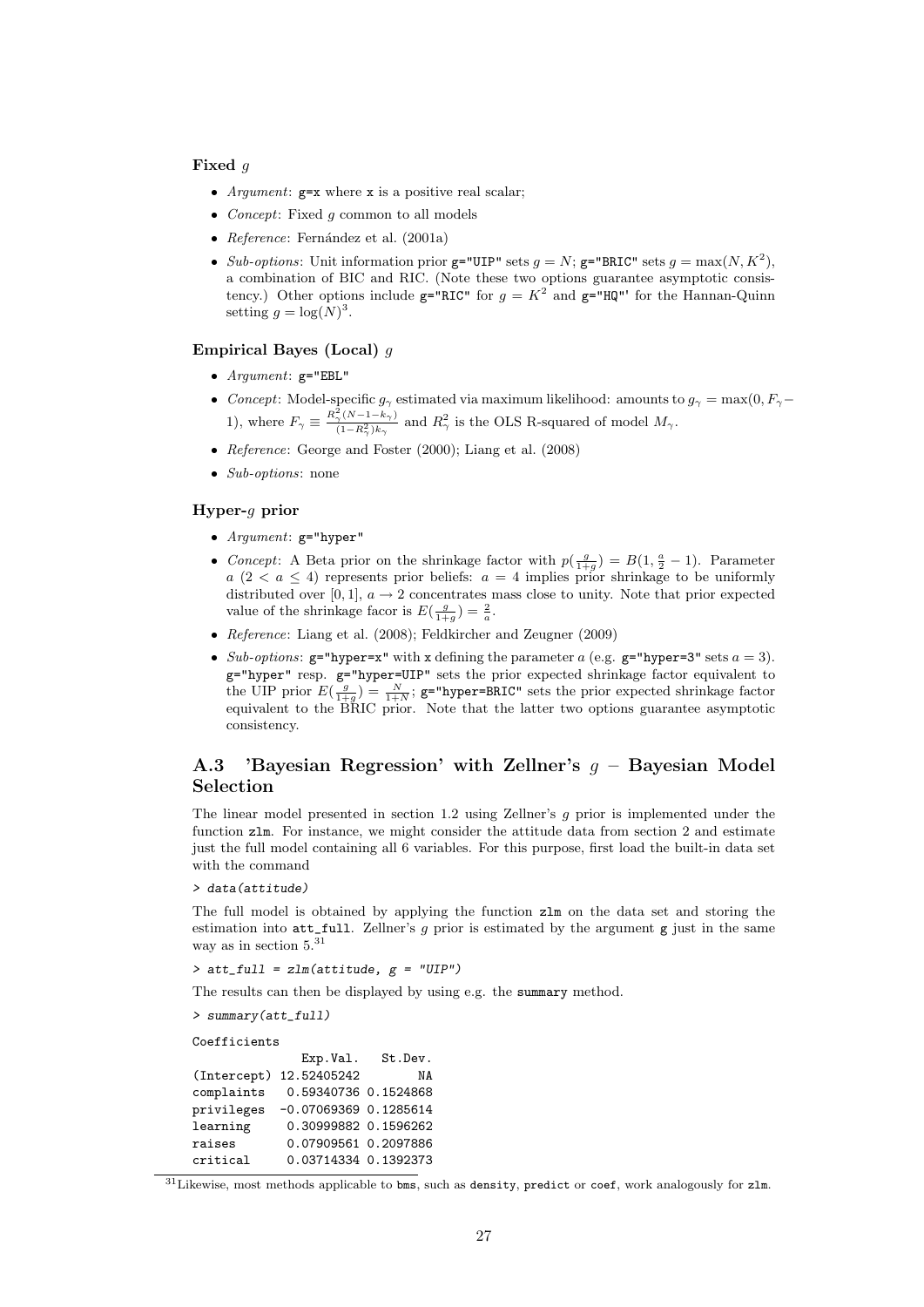advance -0.21005485 0.1688040 Log Marginal Likelihood: -113.7063 g-Prior: UIP Shrinkage Factor: 0.968

The results are very similar to those resulting from OLS (which can be obtained via summary(lm(attitude))). The less conservative, i.e. the larger  $g$  becomes, the closer the results get to OLS. But remember that the full model was not the best model from the BMA application in section 2. In order to extract the best encountered model, use the function as.zlm to extract this single model for further analysis (with the argument model specifying the rank-order of the model to be extracted). The following command reads the best model from the BMA results in section into the variable att\_best.

```
> att_best = as.zlm(att, model = 1)
> summary(att_best)
Coefficients
             Exp.Val. St.Dev.
(Intercept) 15.9975134 NA
complaints 0.7302676 0.1010205
Log Marginal Likelihood:
-107.4047
 g-Prior: UIP
Shrinkage Factor: 0.968
```
As suspected, the best model according to BMA is the on including only complaints and the intercept, as it has the highest log-marginal likelihood (logLik(att\_best)). In such a way, the command as.zlm can be combined with bms for 'Bayesian Model Selection', i.e. using the model prior and posterior framework to focus on teh model with highest posterior mass. Via the utility model.frame, this best model can be straightforwardly converted into a standard OLS model:

```
> att_bestlm = lm(model.frame(as.zlm(att)))
> summary(att_bestlm)
Call:
lm(formula = model-frame(as.zlm(at)))Residuals:
    Min 1Q Median 3Q Max
-12.8799 -5.9905 0.1783 6.2978 9.6294
Coefficients:
           Estimate Std. Error t value Pr(>|t|)
(Intercept) 14.37632 6.61999 2.172 0.0385 *
complaints 0.75461 0.09753 7.737 1.99e-08 ***
---
Signif. codes: 0 $***\ 0.001 $**\ 0.01 $*\ 0.05 $.Š 0.1 $ $ 1
Residual standard error: 6.993 on 28 degrees of freedom
Multiple R-squared: 0.6813, Adjusted R-squared: 0.6699
F-statistic: 59.86 on 1 and 28 DF, p-value: 1.988e-08
```
### A.4 BMA when Keeping a Fixed Set of Regressors

While BMA should usually compare as many models as possible, some considerations might dictate the restriction to a subspace of the  $2^K$  models. For complicated settings one might employ a customly designed model prior (cf. section A.1). The by far most common setting, though, is to keep some regressors fixed in the model setting, and apply Bayesian Model uncertainty only to a subset of regressors.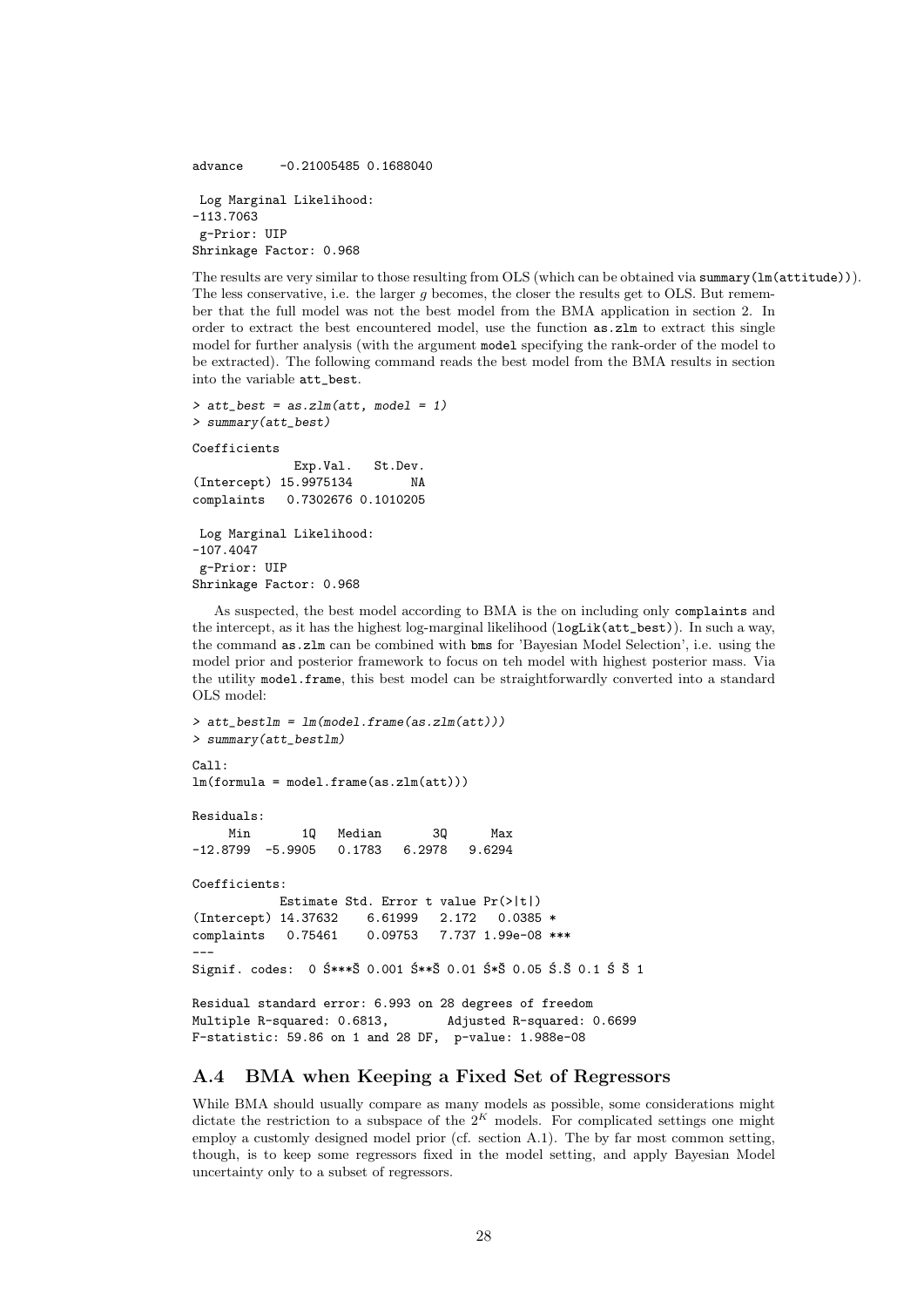Suppose, for instance, that prior research tells us that any meaningful model for attitude (as in section 2) must include the variables complaints and learning. The only question is whether the additional four variables matter (which reduces the potential model space to  $2^4 = 16$ ). We thus sample over these models while keeping complaints and learning as fixed regressors:

```
> att_learn = bms(attitude, mprior = "uniform", fixed.reg = c("complaints","learning"))
             PIP Post Mean Post SD Cond.Pos.Sign Idx
complaints 1.0000000 0.622480469 0.12718297 1.0000000 1
learning 1.0000000 0.237607970 0.15086061 1.0000000 3
advance 0.2878040 -0.053972968 0.11744640 0.0000000 6
privileges 0.1913388 -0.017789715 0.06764219 0.0000000 2
raises 0.1583504 0.001767835 0.07951209 0.3080239 4
critical 0.1550556 0.002642777 0.05409412 1.0000000 5
Mean no. regressors Burning Draws Burnins
        "2.7925" "16" "0"
           Time No. models visited Modelspace 2^K
 "0.01500010 secs" "16" "64"
       % visited % Topmodels Corr PMP <br/> Corr PMP <br/> "25""25" "100" "NA"
        No. Obs. Model Prior g-Prior
            "30" "uniform / 4" "UIP"
   Shrinkage-Stats
      "Av=0.9677"
```
#### Time difference of 0.01500010 secs

The results show that the PIP and the coefficients for the remaining variables increase a bit compared to att. The higher PIPs are related to the fact that the posterior model size (as in sum(coef(att\_learn)[,1])) is quite larger as under att. This follows naturally from our model prior: putting a uniform prior on all models between parameter size 2 (the base model) and 6 (the full model) implies a prior expected model size of 4 for att\_learn instead of the 3 for att.<sup>32</sup> So to achieve comparable results, one needs to take the number of fixed regressors into account when setting the model prior parameter mprior.size. Consider another example:

Suppose we would like to sample the importance and coefficients for the cultural dummies in the dataset datafls, conditional on information from the remaining 'hard' variables. This implies keeping 27 fixed regressors, while sampling over the 14 cultural dummies. Since model uncertainty thus applies only to  $2^{14} = 16,384$  models, we resort to full enumeration of the model space.

```
> fls_culture = bms(datafls, fixed.reg = c(1, 8:16, 24, 26:41),
+ mprior = "random", mprior.size = 28, mcmc = "enumeration",
     user.int = F)
```
Here, the vector  $c(1,8:16,24,26:41)$  denotes the indices of the regressors in datafls to be kept fixed.<sup>33</sup> Moreover, we use the beta-binomial ('random') model prior. The prior model size of 30 embodies our prior expectation that on average 1 out of the 14 cultural dummies should be included in the true model. As we only care about those 14 variables, let us just display the results for the 14 variables with the least PIP:

```
> coef(fls_culture)[28:41, ]
```
PIP Post Mean Post SD Cond.Pos.Sign Idx Confucian 0.99950018 6.796387e-02 0.0130198193 1.00000000 19 Hindu 0.94793751 -7.519094e-02 0.0270173174 0.00000000 21 SubSahara 0.84127891 -1.584077e-02 0.0091307736 0.00000000 7 EthnoL 0.70497895 9.238430e-03 0.0070484067 0.99999675 20

 $32$ The command  $att\_learn2 = bms(attitude, \, \text{mprior} - 'fixed', \, \text{mprior} .size=3, \, fixed. \, \text{reg}=c('complaints', \, \text{mm} - 'times')$ 'learning') ) produces coefficients that are much more similar to att.

 $33$ Here, indices start from the first regressor, i.e. they do not take the dependent variable into account. The fixed data used above therefore corresponds to datafls[ ,c(1,8:16,24,26:41) + 1].